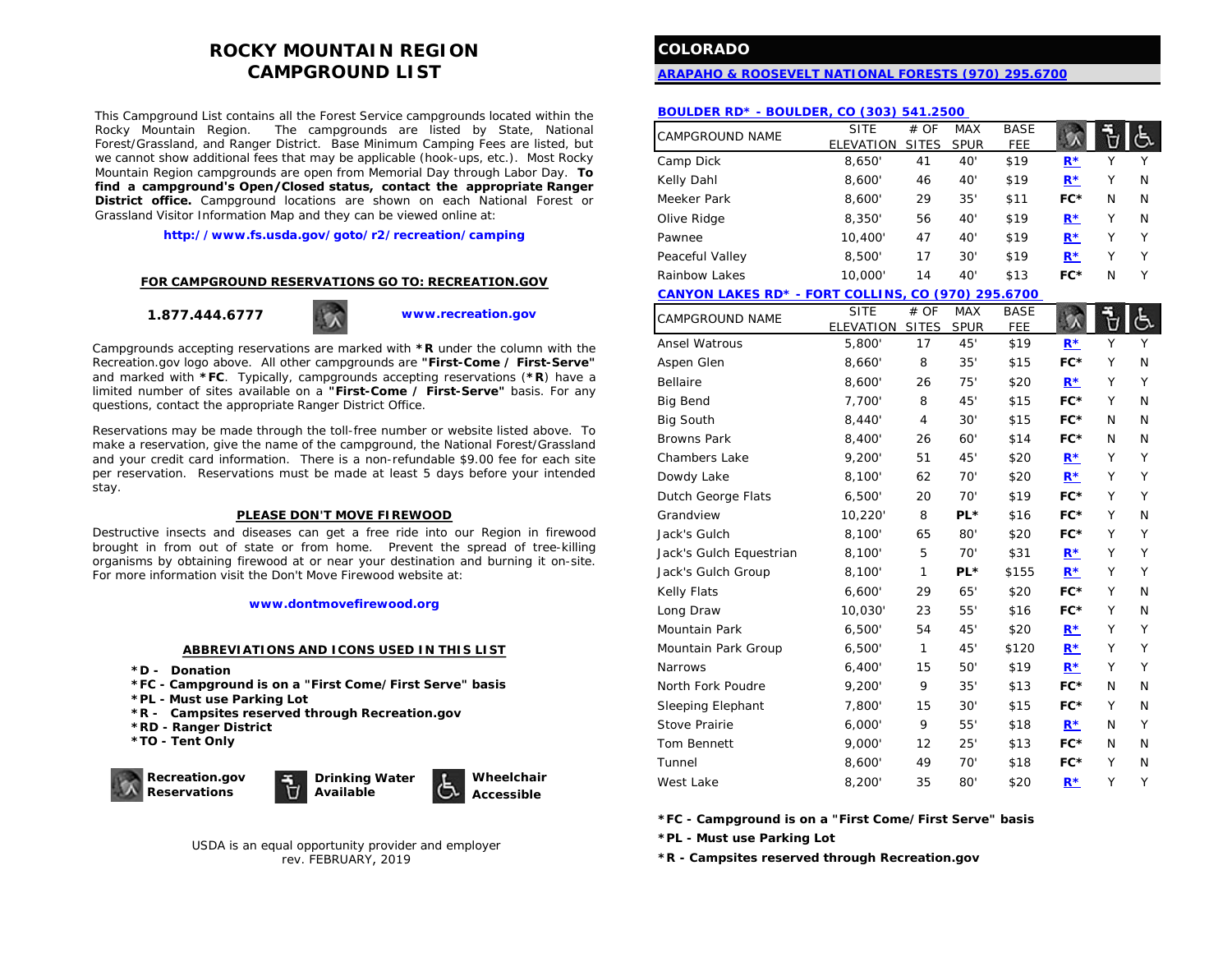## **[ARAPAHO & ROOSEVELT NATIONAL FORESTS \(970\)](http://www.fs.usda.gov/arp) 295.6700 (cont.)**

# **[CLEAR CREEK RD\\* - IDAHO SPRINGS, CO \(303\) 567.3000](http://www.fs.usda.gov/wps/portal/fsinternet/!ut/p/c5/04_SB8K8xLLM9MSSzPy8xBz9CP0os3gjAwhwtDDw9_AI8zPwhQoY6IeDdGCqCPOBqwDLG-AAjgb6fh75uan6BdnZaY6OiooA1tkqlQ!!/dl3/d3/L2dJQSEvUUt3QS9ZQnZ3LzZfMjAwMDAwMDBBODBPSEhWTjJNMDAwMDAwMDA!/?navtype=BROWSEBYSUBJECT&cid)**

|                        | SITE      | # OF         | <b>MAX</b>  | <b>BASE</b> |       | EΤ |   | <b>BIG Creek</b>    | 10,000. | 26 | 30°          | \$14        | FC*   |   |              |
|------------------------|-----------|--------------|-------------|-------------|-------|----|---|---------------------|---------|----|--------------|-------------|-------|---|--------------|
| <b>CAMPGROUND NAME</b> | ELEVATION | <b>SITES</b> | <b>SPUR</b> | <b>FEE</b>  |       |    |   | Cobbett Lake        | 10,300' | 20 | $40^{\circ}$ | \$16        | $R^*$ | N | N            |
| Clear Lake             | 10,000'   | 8            | 25          | \$15        | $FC*$ | N  | N | Cottonwood Lake     | 10,000' | 36 | 40'          | \$14        | FC*   | N | $\mathbb{N}$ |
| Cold Springs           | 9,200'    | 38           | 50          | \$18        | $R^*$ |    | N | Crag Crest          | 10,100  |    | 25'          | \$12        | FC*   | N | $\mathbb{N}$ |
| Columbine              | 9,200'    | 47           | 55          | \$17        | $R^*$ |    | N | Divide Forks        | 9,200   |    | 20'          | \$0         | FC*   | N |              |
| Echo Lake              | 10.600'   | 18           | 55          | \$17        | $R^*$ |    | N |                     |         |    |              |             |       |   |              |
| Guanella Pass          | 10.900'   | 18           | 45'         | \$17        | $R^*$ |    | N | Island Lake         | 10,300  | 38 | 60'          | $$20 - $28$ | $R^*$ |   |              |
| Pickle Gulch           | 9.100'    | 6            | PL*         | \$80        | $R^*$ |    | N | Jumbo (electric)    | 9,800'  | 15 | 60'          | \$26        | $R*$  | v |              |
| West Chicago Creek     | 9.600'    | 16           | 30          | \$16        | $R^*$ |    | N | Jumbo (no electric) | 9,800'  | 6  | 60'          | \$18        | $R*$  |   |              |

#### **[PAWNEE NATIONAL GRASSLAND -](http://www.fs.usda.gov/wps/portal/fsinternet/!ut/p/c5/04_SB8K8xLLM9MSSzPy8xBz9CP0os3gjAwhwtDDw9_AI8zPwhQoY6IeDdGCqCPOBqwDLG-AAjgb6fh75uan6BdnZaY6OiooA1tkqlQ!!/dl3/d3/L2dJQSEvUUt3QS9ZQnZ3LzZfMjAwMDAwMDBBODBPSEhWTjJNMDAwMDAwMDA!/?navtype=BROWSEBYSUBJECT&cid) ALT, CO (970) 834.9270**

| <b>CAMPGROUND NAME</b> | <b>SITE</b><br>ELEVATION | # OF<br>SITES SPUR | <b>MAX</b> | <b>BASE</b><br>FEE |       |   | ----------<br>Ward Lake |
|------------------------|--------------------------|--------------------|------------|--------------------|-------|---|-------------------------|
| Crow Valley Family     | 4.800'                   | 10                 | 40'        | \$12               | $R^*$ |   | Weir & Johnson          |
| Crow Valley Group      | 4.800'                   |                    | PL*        | \$50               | $R^*$ |   | <b>GUNNISON RD* - 0</b> |
| Steward J. Adams Group | 4,800'                   |                    | PL*        | \$68               | $R^*$ | N | <b>CAMPGROUND NAME</b>  |

#### **[SULPHUR RD\\* - GRANBY, CO \(970\) 887.4100](http://www.fs.usda.gov/wps/portal/fsinternet/!ut/p/c5/04_SB8K8xLLM9MSSzPy8xBz9CP0os3gjAwhwtDDw9_AI8zPwhQoY6IeDdGCqCPOBqwDLG-AAjgb6fh75uan6BdnZaY6OiooA1tkqlQ!!/dl3/d3/L2dJQSEvUUt3QS9ZQnZ3LzZfMjAwMDAwMDBBODBPSEhWTjJNMDAwMDAwMDA!/?navtype=BROWSEBYSUBJECT&cid)**

| CAMPGROUND NAME           | <b>SITE</b> | # OF           | <b>MAX</b>  | <b>BASE</b> |       |        |   | <b>Big Blue</b>            | 9,800'  | 11 | Car     | \$0   | FC*                              | N | N |
|---------------------------|-------------|----------------|-------------|-------------|-------|--------|---|----------------------------|---------|----|---------|-------|----------------------------------|---|---|
|                           | ELEVATION   | <b>SITES</b>   | <b>SPUR</b> | FEE.        |       |        |   | Cement Creek               | 9,000'  | 13 | 35'     | \$16  | FC*                              | N | N |
| Arapaho Bay               | 8,320'      | 81             | 40'         | \$19        | $R^*$ |        |   |                            |         |    |         |       |                                  |   |   |
| Cutthroat Bay Group       | 8,400'      | $\overline{2}$ | PL*         | \$95        | $R^*$ |        |   | Cold Springs               | 9,000'  | 6  | 10'     | \$12  | FC*                              | N |   |
| Denver Creek              | 8,800'      | 22             | 45'         | \$17        | $FC*$ |        | N | Deer Lakes                 | 10,400' | 12 | 45'     | \$12  | FC*                              |   |   |
| Green Ridge               | 8,360'      | 75             | 35'         | \$19        | $R^*$ | Υ      |   | <b>Dinner Station</b>      | 9,600'  | 22 | 45'     | \$18  | $R^*$                            |   |   |
| Horseshoe                 | 8,540       | 7              | 50'         | \$14        | $FC*$ | N      | N | Dorchester                 | 9,800'  | 10 | 45'     | \$0   | FC*                              | N |   |
| Idlewild                  | 9,000'      | 24             | 30'         | \$16        | $FC*$ |        | N | <b>Gold Creek</b>          | 10,000  | 6  | Car     | \$0   | FC*                              | N |   |
| Midland Group**           | 9,400'      | 1              | PL*         | \$100       | $R^*$ | N      | N | Gothic                     | 9,600'  | 4  | Car     | \$12  | FC*                              | N |   |
| Robbers Roost             | 9,830'      | 11             | 25'         | \$16        | $FC*$ | N      | N | Granite                    | 8,600'  |    | PL*/TO* | \$12  | FC*                              | N |   |
| South Fork                | 8,940'      | 21             | 50'         | \$15        | FC*   |        | N | Hidden Valley              | 9,700'  | 4  | PL*/TO* | \$0   | FC*                              | N |   |
| South Fork Grp - Horse CG | 8,940       | 1              | 30'         | \$45        | $R^*$ |        |   | Lake Irwin                 | 10,200  | 32 | 50'     | \$18  | $R^*$                            |   | N |
| St. Louis Creek           | 8,900'      | 16             | 35'         | \$16        | $FC*$ | $\vee$ | N | Lakeview (electric)        | 9,400'  | 40 | 60'     | \$28  | $\underline{\mathbf{R}^*}$       |   |   |
| Stillwater                | 8,300'      | 124            | 40'         | \$22        | $R^*$ | $\vee$ |   | Lakeview (no electric)     | 9,400'  | 5  | 60'     | \$20  | $R^*$                            |   |   |
| Sugarloaf                 | 8,970'      | 11             | 35'         | \$15        | $FC*$ | N      | N | Lodgepole                  | 9,000'  | 16 | 45'     | \$18  | $R^{\star}$                      |   | N |
| Sunset Point              | 8,300'      | 24             | 50'         | \$22        | FC*   |        |   | Lottis Creek Group (elec.) | 9,000'  |    | 45'     | \$200 | $\underline{\mathbf{R}}^{\star}$ |   |   |
| <b>Willow Creek</b>       | 8,130'      | 35             | 25'         | \$19        | $FC*$ | v      |   | Lottis Creek (electric)    | 9,000'  | 23 | 45'     | \$28  | $R^*$                            |   |   |
| <b>Willow Creek Group</b> | 8.130'      |                | PL*         | \$75        | $R^*$ |        | N | Lottis Creek (no electric) | 9,000'  | 45 | 45'     | \$20  | $\underline{\mathsf{R}}^{\star}$ |   |   |

**\*\* - Call (970) 726.1132 for reservations** 

**\*FC - Campground is on a "First Come/First Serve" basis**

# **COLORADO [GRAND MESA, UNCOMPAHGRE & GUNNISON NATIONAL FORESTS 970.874.6600](http://www.fs.usda.gov/gmug)**

| <u>ARAFAHU &amp; RUUSEVELT IVATTUIVAL FURESTS (970) 295.0700 (COIII.)</u> |                                |                |                           |                           |                                  |   |   | GRAND VALLEY RD* - GRAND JUNCTION, CO (970) 242.8211 |                                |                      |                           |                           |             |    |     |
|---------------------------------------------------------------------------|--------------------------------|----------------|---------------------------|---------------------------|----------------------------------|---|---|------------------------------------------------------|--------------------------------|----------------------|---------------------------|---------------------------|-------------|----|-----|
| <b>CLEAR CREEK RD* - IDAHO SPRINGS, CO (303) 567.3000</b>                 |                                |                |                           |                           |                                  |   |   | CAMPGROUND NAME                                      | <b>SITE</b><br>ELEVATION       | # OF<br><b>SITES</b> | <b>MAX</b><br><b>SPUR</b> | <b>BASE</b><br><b>FEE</b> | 5Λ          | Ů  | 占   |
|                                                                           | <b>SITE</b>                    | # OF           | <b>MAX</b>                | <b>BASE</b>               |                                  |   |   | <b>Big Creek</b>                                     | 10,000                         | 26                   | 30'                       | \$14                      | FC*         | Υ  | N   |
| CAMPGROUND NAME                                                           | ELEVATION SITES                |                | <b>SPUR</b>               | <b>FEE</b>                | $\alpha$                         | ď | 占 | Cobbett Lake                                         | 10,300'                        | 20                   | 40'                       | \$16                      | $R*$        | N  | N   |
| Clear Lake                                                                | 10,000                         | 8              | 25'                       | \$15                      | FC*                              | N | N | Cottonwood Lake                                      | 10,000                         | 36                   | 40'                       | \$14                      | FC*         | N  | N   |
| Cold Springs                                                              | 9,200'                         | 38             | 50'                       | \$18                      | $R^*$                            | Υ | N | Crag Crest                                           | 10,100                         | 11                   | 25"                       | \$12                      | FC*         | N  | N   |
| Columbine                                                                 | 9,200'                         | 47             | 55'                       | \$17                      | $R^*$                            | Υ | N | Divide Forks                                         | 9,200'                         | 11                   | 20'                       | \$0                       | FC*         | N  | N   |
| Echo Lake                                                                 | 10,600                         | 18             | 55'                       | \$17                      | $R^{\star}$                      | Υ | N |                                                      |                                |                      |                           |                           |             |    |     |
| Guanella Pass                                                             | 10,900'                        | 18             | 45                        | \$17                      | $R^*$                            | Y | N | <b>Island Lake</b>                                   | 10,300                         | 38                   | 60'                       | \$20-\$28                 | $R^*$       | Υ  | Y   |
| Pickle Gulch                                                              | 9,100'                         | 6              | PL*                       | \$80                      | $R^{\star}$                      | Y | N | Jumbo (electric)                                     | 9,800'                         | 15                   | 60'                       | \$26                      | $R^{\star}$ | Υ  | N   |
| West Chicago Creek                                                        | 9,600'                         | 16             | 30'                       | \$16                      | $R^*$                            | Υ | N | Jumbo (no electric)                                  | 9,800'                         | 6                    | 60'                       | \$18                      | $R^*$       | Υ  | N   |
|                                                                           |                                |                |                           |                           |                                  |   |   | Little Bear                                          | 10,200'                        | 36                   | 45'                       | \$18                      | FC*         | Υ  | Y   |
| PAWNEE NATIONAL GRASSLAND - ALT, CO (970) 834.9270                        |                                |                |                           |                           |                                  |   |   | Spruce Grove                                         | 9,900'                         | 16                   | 45'                       | \$12                      | FC*         | N  | N   |
| CAMPGROUND NAME                                                           | <b>SITE</b><br>ELEVATION SITES | # OF           | <b>MAX</b><br><b>SPUR</b> | <b>BASE</b><br><b>FEE</b> | $\alpha$                         | Ů | ් | Ward Lake                                            | 10,200                         | 27                   | 45'                       | \$18                      | FC*         | N  | N   |
| Crow Valley Family                                                        | 4,800'                         | 10             | 40'                       | \$12                      | $\underline{\mathbf{R}}^{\star}$ | Y | Y | Weir & Johnson                                       | 10,500'                        | 12                   | 30'                       | \$14                      | FC*         | N  | N   |
| Crow Valley Group                                                         | 4,800'                         | 3              | PL*                       | \$50                      | $R^*$                            | Υ | Y | <b>GUNNISON RD* - GUNNISON, CO (970) 641.0471</b>    |                                |                      |                           |                           |             |    |     |
| Steward J. Adams Group                                                    | 4,800'                         | $\mathbf{1}$   | PL*                       | \$68                      | $R^*$                            |   | N | CAMPGROUND NAME                                      | <b>SITE</b><br>ELEVATION SITES | # OF                 | <b>MAX</b><br><b>SPUR</b> | <b>BASE</b><br><b>FEE</b> | へ           | Ù  | ුදු |
|                                                                           |                                |                |                           |                           |                                  |   |   | Almont                                               | 8,000'                         | 10                   | 35'                       | \$12                      | FC*         | Υ  | N   |
| SULPHUR RD* - GRANBY, CO (970) 887.4100                                   | <b>SITE</b>                    | # OF           | <b>MAX</b>                | <b>BASE</b>               |                                  |   |   | <b>Big Blue</b>                                      | 9,800                          | 11                   | 1 Car                     | \$0                       | FC*         | N  | N   |
| CAMPGROUND NAME                                                           | ELEVATION SITES                |                | <b>SPUR</b>               | <b>FEE</b>                | $\alpha$                         | Ù | 占 |                                                      |                                |                      |                           |                           |             |    |     |
| Arapaho Bay                                                               | 8,320                          | 81             | 40'                       | \$19                      | $R^*$                            | Y | Υ | <b>Cement Creek</b>                                  | 9,000                          | 13                   | 35'                       | \$16                      | FC*         | N  | N   |
| Cutthroat Bay Group                                                       | 8,400'                         | $\overline{2}$ | PL*                       | \$95                      | $R^*$                            | Y | Y | Cold Springs                                         | 9,000                          | 6                    | 10'                       | \$12                      | FC*         | N  | N   |
| Denver Creek                                                              | 8,800'                         | 22             | 45                        | \$17                      | FC*                              | Y | N | Deer Lakes                                           | 10,400                         | 12                   | 45'                       | \$12                      | FC*         | Υ  | Y   |
| Green Ridge                                                               | 8,360'                         | 75             | 35'                       | \$19                      | $R^*$                            | Υ | Y | <b>Dinner Station</b>                                | 9,600'                         | 22                   | 45'                       | \$18                      | $R^*$       |    | N   |
| Horseshoe                                                                 | 8,540'                         | $\overline{7}$ | 50                        | \$14                      | FC*                              | N | N | Dorchester                                           | 9,800'                         | 10                   | 45'                       | \$0                       | FC*         | N  | N   |
| Idlewild                                                                  | 9,000'                         | 24             | 30'                       | \$16                      | FC*                              | Y | N | <b>Gold Creek</b>                                    | 10,000                         | 6                    | 1 Car                     | \$0                       | FC*         | N  | N   |
| Midland Group**                                                           | 9,400'                         | $\mathbf{1}$   | PL*                       | \$100                     | $R^*$                            | N | N | Gothic                                               | 9,600'                         | 4                    | 1 Car                     | \$12                      | FC*         | N. | N   |
| Robbers Roost                                                             | 9,830'                         | 11             | 25'                       | \$16                      | FC*                              | N | N | Granite                                              | 8,600'                         | 7                    | PL*/TO*                   | \$12                      | FC*         | N  | N   |
| South Fork                                                                | 8,940'                         | 21             | 50                        | \$15                      | FC*                              | Y | N | Hidden Valley                                        | 9,700                          | 4                    | PL*/TO*                   | \$0                       | FC*         | N  | N   |
| South Fork Grp - Horse CG                                                 | 8,940'                         | $\mathbf{1}$   | 30'                       | \$45                      | $\underline{\mathbf{R}^{\star}}$ | Y | Y | Lake Irwin                                           | 10,200'                        | 32                   | 50'                       | \$18                      | $R^*$       | Υ  | N   |
| St. Louis Creek                                                           | 8,900'                         | 16             | 35'                       | \$16                      | FC*                              | Y | N | Lakeview (electric)                                  | 9,400                          | 40                   | 60'                       | \$28                      | $R^*$       | Υ  | Y   |
| Stillwater                                                                | 8,300'                         | 124            | 40                        | \$22                      | $R^*$                            | Υ | Υ | Lakeview (no electric)                               | 9,400                          | 5                    | 60'                       | \$20                      | $R*$        | Υ  | Y   |
| Sugarloaf                                                                 | 8,970'                         | 11             | 35'                       | \$15                      | FC*                              | N | N | Lodgepole                                            | 9,000'                         | 16                   | 45'                       | \$18                      | $R*$        | Υ  | N   |
| Sunset Point                                                              | 8,300'                         | 24             | 50                        | \$22                      | FC*                              | Υ | Y | Lottis Creek Group (elec.)                           | 9,000                          | $\mathbf{1}$         | 45'                       | \$200                     | $R*$        | Υ  | Y   |
| Willow Creek                                                              | 8,130'                         | 35             | 25'                       | \$19                      | FC*                              | Υ | Y | Lottis Creek (electric)                              | 9,000                          | 23                   | 45'                       | \$28                      | $R^*$       | Υ  | Y   |
| <b>Willow Creek Group</b>                                                 | 8,130'                         | $\mathbf{1}$   | PL*                       | \$75                      | $R^*$                            |   | N | Lottis Creek (no electric)                           | 9,000                          | 45                   | 45'                       | \$20                      | $R*$        | Υ  | Y   |
|                                                                           |                                |                |                           |                           |                                  |   |   | Middle Quartz                                        | 10,200                         | 7                    | 1 Car                     | \$0                       | FC*         | N  | N   |
| $**$ - Call (970) 726-1122 for reservations.                              |                                |                |                           |                           |                                  |   |   | Mirror Lake                                          | 11,000'                        | 10                   | 30'                       | \$12                      | FC*         | N  | N   |

**\*PL - Must use Parking Lot \*R - Campsites reserved through Recreation.gov**

**\*RD - Ranger District**

**\*TO - Tent Only**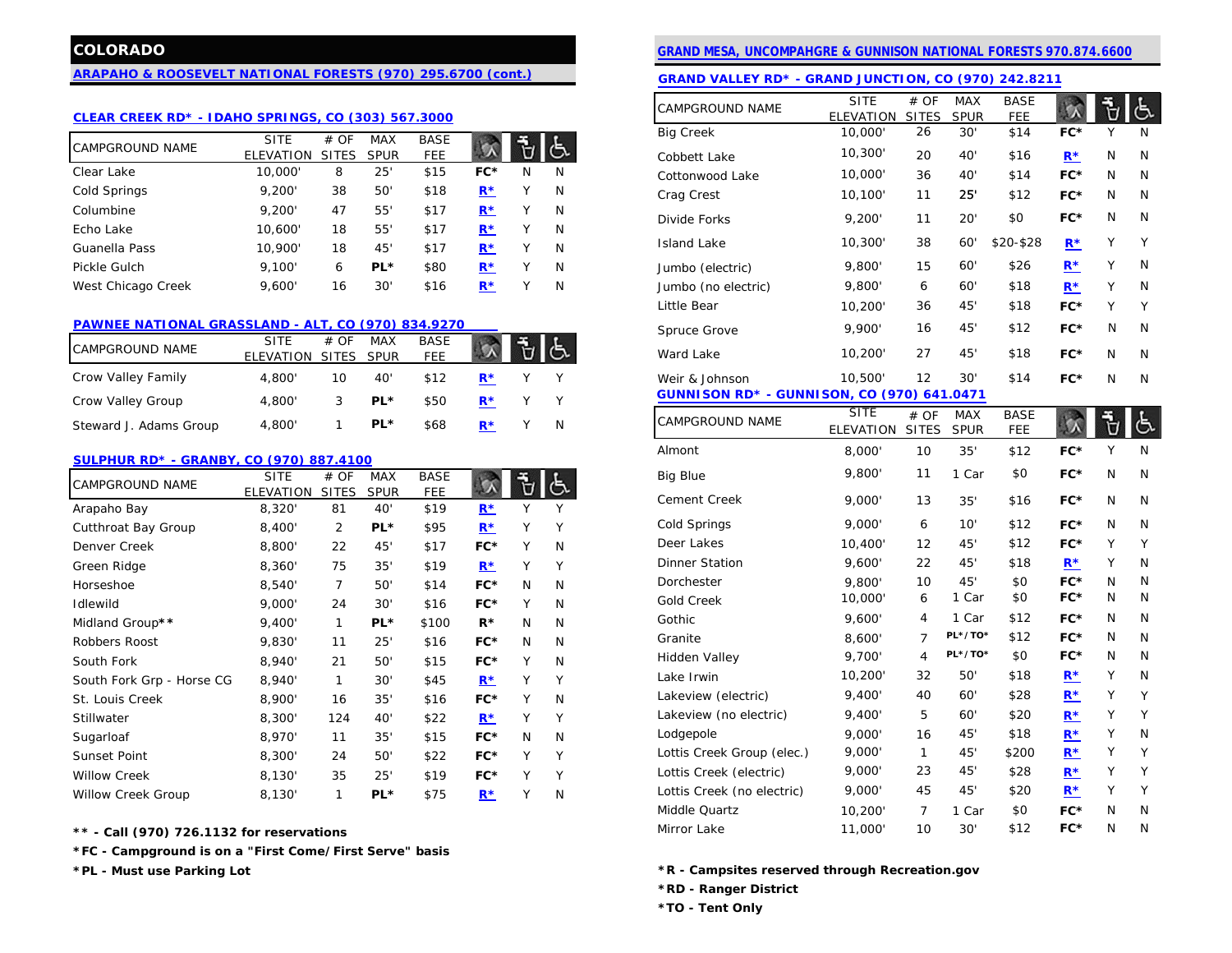#### **[GRAND MESA, UNCOMPAHGRE & GUNNISON NFs \(970\) 874.6600 \(cont.\)](http://www.fs.usda.gov/gmug)**

## **[GUNNISON RD\\* - GUNNISON, CO \(970\) 641.0471 \(cont.\)](http://www.fs.usda.gov/main/gmug/about-forest/districts)**

| <b>CAMPGROUND NAME</b>  | <b>SITE</b> | # OF            | <b>MAX</b>      | <b>BASE</b> |       |              | 心 | McClure                                                   | 8,200'           | 10           | 45'         | \$0         | FC*   | N            | N          |
|-------------------------|-------------|-----------------|-----------------|-------------|-------|--------------|---|-----------------------------------------------------------|------------------|--------------|-------------|-------------|-------|--------------|------------|
|                         | ELEVATION   | <b>SITES</b>    | <b>SPUR</b>     | <b>FEE</b>  |       |              |   |                                                           |                  |              |             |             |       |              |            |
| Mosca                   | 10,000'     | 17              | 45'             | \$14        | FC*   | N            | N | PIKE & SAN ISABEL NATIONAL FORESTS (719) 553.1400         |                  |              |             |             |       |              |            |
| North Bank              | 8,600'      | 17              | 45'             | \$16        | $FC*$ |              | N |                                                           |                  |              |             |             |       |              |            |
| One Mile (electric)     | 8,600'      | 22              | 55'             | \$28        | $R^*$ | v            | Y | COMANCHE NATIONAL GRASSLAND (970) 523.6591/(970) 384.2181 |                  |              |             |             |       |              |            |
| One Mile (no electric)  | 8,600'      | 3               | 55'             | \$20        | $R^*$ | v            | Υ | NO DEVELOPED CAMPGROUNDS - DISPERSED CAMPING ONLY         |                  |              |             |             |       |              |            |
| Pitkin                  | 9,400'      | 22              | 50'             | \$18        | $FC*$ |              | N |                                                           |                  |              |             |             |       |              |            |
| Quartz                  | 9,800'      | 10 <sup>2</sup> | Car             | \$10        | $FC*$ | N            | N | LEADVILLE RD* - LEADVILLE, CO (719) 486.0749              |                  |              |             |             |       |              |            |
| <b>Rivers End</b>       | 9,400'      | 15              | 40 <sup>'</sup> | \$16        | $FC*$ | $\checkmark$ | N | <b>CAMPGROUND NAME</b>                                    | <b>SITE</b>      | # OF         | <b>MAX</b>  | <b>BASE</b> |       |              | $\epsilon$ |
|                         |             |                 |                 |             |       |              |   |                                                           | <b>ELEVATION</b> | <b>SITES</b> | <b>SPUR</b> | <b>FEE</b>  |       |              |            |
| Rosy Lane (electric)    | 8,600'      |                 | 55'             | \$36        | $R^*$ | $\checkmark$ | Y | Baby Doe                                                  | 9.900'           | 50           | 32'         | \$20        | $R^*$ |              |            |
| Rosy Lane (no electric) | 8,600       | 18              | 55'             | \$26/\$28   | $R^*$ | $\vee$       |   | Belle of Colorado                                         | 9,900'           | 19           | PL*         | \$18        | FC*   |              |            |
| Snowblind               | 9,800'      | 23              | Car             | \$12        | $FC*$ | N            | N | Dexter                                                    | 9,300'           | 18           | 37'         | \$15        | FC*   | N            | N          |
| Soap Creek              | 7.700'      | 21              | 55'             | \$14        | $FC*$ | $\checkmark$ | N | <b>Elbert Creek</b>                                       | 10,000           | 17           | 16'         | \$15        | FC*   | $\checkmark$ |            |
| <b>Spring Creek</b>     | 8,600'      | 12              | 40'             | \$14        | $FC*$ | N            | N | Father Dyer                                               | 9,900'           | 26           | 32'         | \$18        | $R^*$ |              |            |
| Spruce                  | 9,300'      | 9               | Car             | \$0         | $FC*$ | N            | N | Halfmoon East                                             | 9,900'           | 6            | 16'         | \$15        | FC*   |              |            |
| <b>Williams Creek</b>   | 9,200'      | 23              | 40 <sup>'</sup> | \$16        | $FC*$ |              | N | <b>Halfmoon West</b>                                      | 9.900'           | 15           | 16'         | \$15        | FC*   |              |            |

### **[NORWOOD RD\\* - NORWOOD, CO \(970\) 327.4261](http://www.fs.usda.gov/detail/gmug/about-forest/districts/?cid=stelprdb5193757)**

| CAMPGROUND NAME          | <b>SITE</b> | # OF       | <b>MAX</b>   | BASE      |       |  | Matchless         | 9.900  |    | 50' | \$18 | FC*  |              |  |
|--------------------------|-------------|------------|--------------|-----------|-------|--|-------------------|--------|----|-----|------|------|--------------|--|
|                          | ELEVATION   | SITES SPUR |              | FEE       |       |  |                   |        | 15 |     |      |      |              |  |
| Matterhorn (electric)    | 9.500       | b          | 45'          | \$36      | $R^*$ |  | May Queen         | 9.900  | 26 | 32' | \$18 | R∗   |              |  |
| Matterhorn (no electric) | 9,500'      | 22         | 45'          | \$24      |       |  | Molly Brown       | 9.900  | 49 | 32' | \$19 | $R*$ |              |  |
| Sunshine                 | 9.500       | 18         | $35^{\circ}$ | \$20      | FC*   |  | Parry Peak        | 9.500  | 26 | 32' | \$17 | FC*  | $\checkmark$ |  |
| Woods Lake               | 9.400'      | 37         | 45           | \$18-\$20 | FC*   |  | Printer Boy Group | 9.900  |    | 32' | Cal  |      |              |  |
| Woods Lake (Equestrian)  | 9.400       |            | -45'         | \$20      | FC*   |  | Silver Dollar     | 9.900' |    | 22" | \$18 | D*   |              |  |

#### **[OURAY RD\\* - MONTROSE, CO \(970\) 240.5300](http://www.fs.usda.gov/main/gmug/about-forest/districts)**

| <b>CAMPGROUND NAME</b> | <b>SITE</b> | # OF         | <b>MAX</b>  | <b>BASE</b> |       |              |        | Whitestar                    | 9.300                         |
|------------------------|-------------|--------------|-------------|-------------|-------|--------------|--------|------------------------------|-------------------------------|
|                        | ELEVATION   | <b>SITES</b> | <b>SPUR</b> | FEE.        |       |              | රා     |                              |                               |
| Amphitheater           | 8,400'      | 35           | 35'         | \$24        | $R^*$ |              | $\vee$ |                              |                               |
| Angel Creek            | 8,400'      | 8            | TO*         | \$10        | $FC*$ | N            | Υ      | PIKES PEAK RD* - COLORADO SP |                               |
| Beaver Lake            | 8,800'      | 11           | 25'         | \$12        | FC*   | N            | N      | <b>CAMPGROUND NAME</b>       | <b>SITE</b><br><b>ELEVATI</b> |
| <b>Big Cimarron</b>    | 8,600'      | 10           | 25'         | \$12        | $FC*$ | N            | N      | Colorado                     | 8,000                         |
| Columbine              | 9,000'      | 6            | 30'         | \$0         | $FC*$ | N            | N      | Meadow Ridge                 | 9,200                         |
| Divide Forks           | 9.200'      | 11           | 22'         | \$0         | FC*   | N            | N      | <b>Painted Rocks</b>         | 7,900                         |
| Iron Springs           | 9,500       |              | 30'         | \$0         | $FC*$ | N            | N      | Pike Community Group         | 7,700                         |
| Silver Jack            | 8,900'      | 60           | 50'         | \$14        | $FC*$ | $\checkmark$ | Υ      | <b>Red Rocks Group</b>       | 8,200                         |
| Thistledown            | 8,400'      | 9            | TO*         | \$10        | FC*   | N            | N      | South Meadows                | 8,000                         |
|                        |             |              |             |             |       |              |        | Springdale                   | 9.100                         |

\*FC - Campground is on a "First Come/First Serve" basis

**\*PL - Must use Parking Lot**

**\*R - Campsites reserved through Recreation.gov**

# **COLORADO [PAONIA RD\\* - PAONIA, CO \(970\) 527.4131](http://www.fs.usda.gov/detail/gmug/about-forest/districts/?cid=stelprdb5182265)**

| 0) 874.6600 (cont.)      |   | <b>CAMPGROUND NAME</b>                            | <b>SITE</b> | #OF          | <b>MAX</b> | <b>BASE</b> |     |   |   |
|--------------------------|---|---------------------------------------------------|-------------|--------------|------------|-------------|-----|---|---|
|                          |   |                                                   | ELEVATION   | <b>SITES</b> | SPUR       | <b>FEE</b>  |     |   |   |
|                          |   | Erickson Springs                                  | 6.800'      | 18           | 45'        | \$14        | FC* |   |   |
| <u>nt.)</u>              |   | Lost Lake                                         | 9.600       | 11           | 35'        | \$20        | FC* |   |   |
| <b>BASE</b><br>۳.<br>FEE |   | McClure                                           | 8.200       | 10           | 45'        | \$0         | FC* | N | N |
| \$14<br>FC*<br>N         | N | PIKE & SAN ISABEL NATIONAL FORESTS (719) 553.1400 |             |              |            |             |     |   |   |

## One Mile (electric) 8,600' 22 55' \$28 **[R\\*](http://www.recreation.gov/camping/map_of_One_Mile/r/campgroundMap.do?page=map&search=site&contractCode=NRSO&parkId=70418)** Y Y **[COMANCHE NATIONAL GRASSLAND \(970\)](http://www.fs.usda.gov/detail/psicc/about-forest/offices/?cid=fsm9_032695) 523.6591/(970) 384.2181**

# **[LEADVILLE RD\\* - LEADVILLE, CO \(719\) 486.0749](http://www.fs.usda.gov/detail/psicc/about-forest/offices/?cid=fsm9_032740)**

| \$16                      | FC*   | Υ | N | CAMPGROUND NAME      | <b>SITE</b><br>ELEVATION | # OF<br><b>SITES</b> | <b>MAX</b><br><b>SPUR</b> | <b>BASE</b><br><b>FEE</b> |       | 립 | ලැ |
|---------------------------|-------|---|---|----------------------|--------------------------|----------------------|---------------------------|---------------------------|-------|---|----|
| \$36                      | $R^*$ | Υ | Υ | <b>Baby Doe</b>      | 9,900'                   | 50                   | 32'                       | \$20                      | $R^*$ | Y | Y  |
| 16/\$28                   | $R^*$ | Υ | Y | Belle of Colorado    | 9,900'                   | 19                   | PL*                       | \$18                      | FC*   | Υ | N  |
| \$12                      | FC*   | N | N | Dexter               | 9,300'                   | 18                   | 37'                       | \$15                      | FC*   | N | N  |
| \$14                      | $FC*$ | Y | N | <b>Elbert Creek</b>  | 10,000'                  | 17                   | 16'                       | \$15                      | FC*   | Υ | N  |
| \$14                      | FC*   | N | N | Father Dyer          | 9,900'                   | 26                   | 32'                       | \$18                      | $R^*$ | Υ | N  |
| \$0                       | FC*   | N | N | Halfmoon East        | 9,900'                   | 6                    | 16'                       | \$15                      | FC*   | Υ | N  |
| \$16                      | FC*   | Υ | N | <b>Halfmoon West</b> | 9,900'                   | 15                   | 16'                       | \$15                      | FC*   | Υ | N  |
|                           |       |   |   | Lakeview             | 9,500'                   | 50                   | 50'                       | \$17                      | $R^*$ | Υ | N  |
|                           |       |   |   | Lakeview Group       | 9,500'                   | $\overline{2}$       | 40'                       | Call                      | $R^*$ | Υ | N  |
| <b>BASE</b><br>FEE        |       | Ù |   | Matchless            | 9,900'                   | 15                   | 50'                       | \$18                      | FC*   | Y | N  |
| \$36                      | $R^*$ | Y | Y | May Queen            | 9,900'                   | 26                   | 32'                       | \$18                      | $R^*$ | Υ | Y  |
| \$24                      | $R^*$ | Y | Υ | Molly Brown          | 9,900'                   | 49                   | 32'                       | \$19                      | $R^*$ | Y | Y  |
| \$20                      | FC*   | Υ | Υ | Parry Peak           | 9,500'                   | 26                   | 32'                       | \$17                      | FC*   | Y | N  |
| $8 - $20$                 | FC*   | Υ | Υ | Printer Boy Group    | 9,900'                   | 4                    | 32'                       | Call                      | $R^*$ | Υ | N  |
| \$20                      | FC*   | Υ | Y | Silver Dollar        | 9,900'                   | 41                   | 22'                       | \$18                      | $R^*$ | Υ | N  |
|                           |       |   |   | Tabor                | 9,900'                   | 15                   | 37'                       | \$18                      | FC*   | Υ | N  |
|                           |       |   |   | <b>Twin Peaks</b>    | 9,600'                   | 34                   | 32'                       | \$17                      | FC*   | Υ | N  |
| <b>BASE</b><br><b>FEE</b> |       | ٣ |   | Whitestar            | 9,300'                   | 64                   | 35'                       | \$18                      | $R^*$ | Y | Y  |

# 8,400' 8 **TO\*** \$10 **FC\*** N Y **[PIKES PEAK RD\\* - COLORADO SPRINGS, CO \(719\) 636.1602](http://www.fs.usda.gov/detail/psicc/about-forest/districts/?cid=fsm9_032731)**

| <b>CAMPGROUND NAME</b> | <b>SITE</b><br><b>ELEVATION</b> | # OF<br><b>SITES</b> | <b>MAX</b><br><b>SPUR</b> | <b>BASE</b><br><b>FEE</b> |       |   |   |
|------------------------|---------------------------------|----------------------|---------------------------|---------------------------|-------|---|---|
| Colorado               | 8,000'                          | 81                   | 100'                      | \$20                      | $R^*$ | Υ | N |
| Meadow Ridge           | 9.200'                          | 19                   | 70'                       | \$20                      | $R^*$ | Υ | Υ |
| <b>Painted Rocks</b>   | 7.900'                          | 18                   | 30'                       | \$19                      | $R^*$ | Υ | N |
| Pike Community Group   | 7,700'                          | 1                    | PL*                       | \$75-175                  | $R^*$ | Υ | N |
| Red Rocks Group        | 8,200'                          | 1                    | PL*                       | \$75-150                  | $R^*$ | Υ | N |
| South Meadows          | 8,000'                          | 64                   | 80'                       | \$20                      | $R^*$ | Υ | N |
| Springdale             | 9,100'                          | 13                   | 16'                       | \$14                      | FC*   | N | N |
| The Crags              | 10.100'                         | 17                   | 22'                       | \$14                      | FC*   | Υ | N |
| <b>Thunder Ridge</b>   | 9.200'                          | 21                   | 60'                       | \$20                      | $R^*$ | Υ | Υ |
| Wye                    | 10,300'                         | 21                   | 20'                       | \$0                       | FC*   | N | N |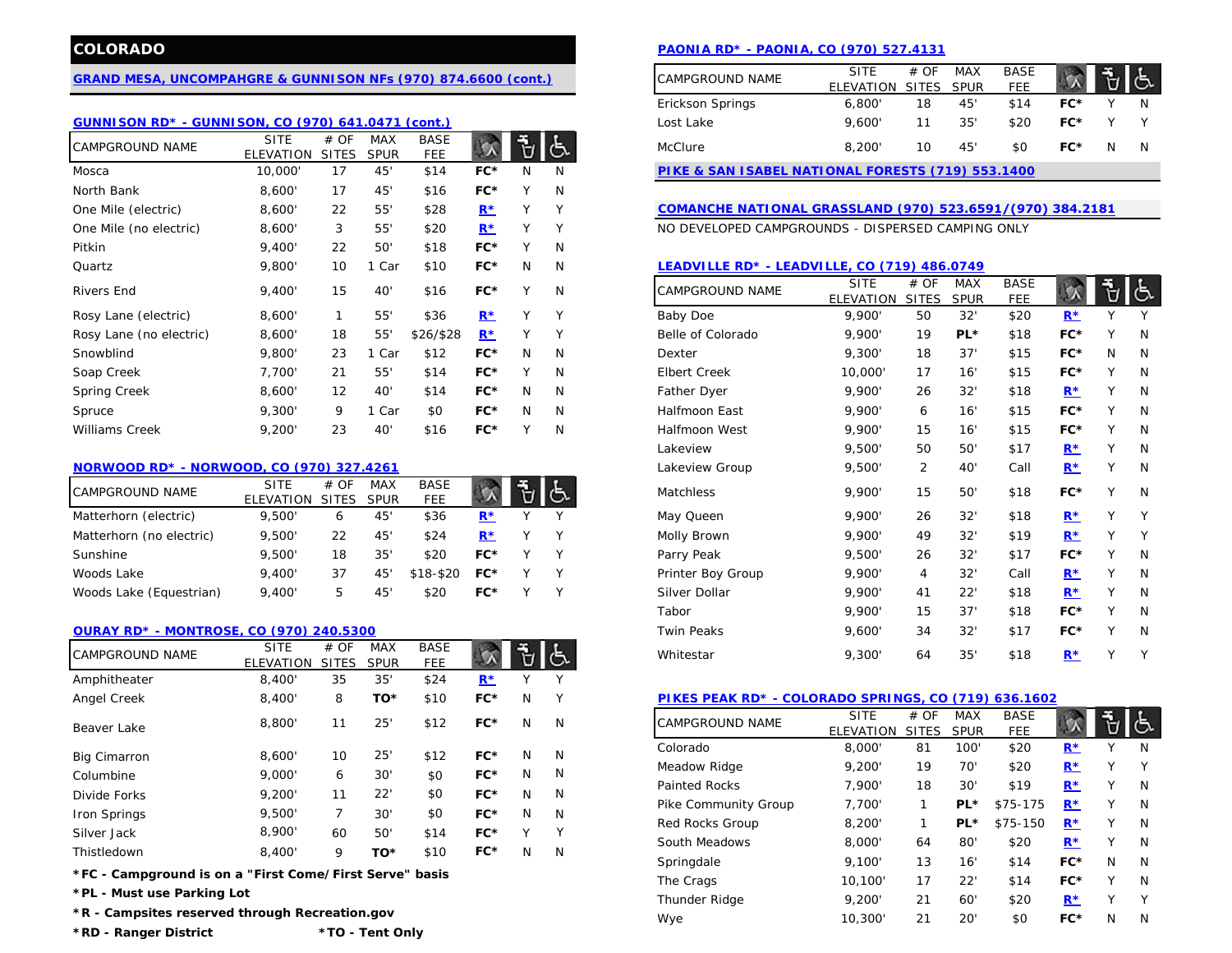### **[PIKE & SAN ISABEL NATIONAL FORESTS \(719\) 553.1400 \(cont.\)](http://www.fs.usda.gov/psicc)**

#### **[SALIDA RD\\* - SALIDA, CO \(719\) 539.3591](http://www.fs.usda.gov/detail/psicc/about-forest/offices/?cid=fsm9_032697)**

| <b>CAMPGROUND NAME</b>  | <b>SITE</b><br>ELEVATION | # OF<br><b>SITES</b> | <b>MAX</b><br><b>SPUR</b> | <b>BASE</b><br><b>FEE</b> |       |              | 占 | <b>Buffalo Springs</b> | 9,000'  | 18 | 30' | \$16     | $R^*$ |              |  |
|-------------------------|--------------------------|----------------------|---------------------------|---------------------------|-------|--------------|---|------------------------|---------|----|-----|----------|-------|--------------|--|
| Angel of Shavano        | 9,200'                   | 20                   | 45'                       | \$17                      | $FC*$ |              | N | Cove                   | 8,400'  | 4  | 16' | \$16     | $R^*$ | Υ            |  |
| Angel of Shavano Group  | 9,200'                   | $\mathbf{1}$         | PL*                       | Call                      | $R^*$ | N            | N | Fourmile               | 10,760' | 14 | 22' | \$16     | FC*   |              |  |
| Bootleg                 | 8,400'                   | 6                    | PL*                       | \$9                       | $FC*$ | N            | N | Happy Meadows          | 7,900'  | 8  | 22' | $$16-21$ | $R^*$ |              |  |
| Cascade                 | 9,000'                   | 22                   | 30'                       | \$17                      | $R^*$ |              | N | Horseshoe              | 10,560' | 19 | 25' | \$16     | $R^*$ |              |  |
| Chalk Lake              | 8,700'                   | 21                   | 35'                       | \$17                      | $R^*$ |              | N | Jefferson Creek        | 10,100' | 17 | 25' | \$16     | $R^*$ |              |  |
| Coaldale                | 8,500'                   | 11                   | 20'                       | \$13                      | $FC*$ | N            | N | Kite Lake              | 12,000' | 5  | PL* | \$12     | FC*   | N            |  |
| <b>Collegiate Peaks</b> | 9,800'                   | 56                   | 35'                       | \$17                      | $R^*$ |              | N | Lodgepole              | 9,900'  | 35 | 30' | \$16     | $R^*$ |              |  |
| Cottonwood Lake         | 9,600'                   | 28                   | 40'                       | \$17                      | $FC*$ |              | N | Lost Park              | 10,000  | 12 | 22' | \$14     | FC*   |              |  |
| Hayden Creek            | 8,000'                   | 11                   | 35'                       | \$15                      | $FC*$ |              | N | Michigan Creek         | 10,000  | 11 | 25' | $$14-20$ | FC*   |              |  |
| Iron City               | 9,900'                   | 15                   | 35'                       | \$15                      | $FC*$ |              | N | Riverside              | 8,000'  | 19 | 30' | \$16     | $R^*$ |              |  |
| Monarch Park            | 10,500'                  | 38                   | 40'                       | \$17                      | $R^*$ | $\checkmark$ | N | Round Mountain         | 8,500'  | 16 | 35' | \$14     | $R^*$ | $\checkmark$ |  |
| <b>Mount Princeton</b>  | 8,000'                   | 19                   | 60'                       | \$17                      | $R^*$ |              | N | <b>Selkirk</b>         | 10,500' | 15 | 25' | \$14     | FC*   | N            |  |
| North Fork Reservoir    | 11,000                   | 8                    | 25'                       | \$14                      | $FC*$ |              | N | Spillway               | 8,500'  | 23 | 25' | \$16     | $R^*$ |              |  |
| O'Haver Lake            | 9,200'                   | 29                   | 35'                       | \$17                      | $R^*$ |              | N | Springer Gulch         | 8,300'  | 15 | 25' | \$16     | $R^*$ |              |  |

#### **[SAN CARLOS RD\\* - CANON CITY, CO \(719\) 269.8500](http://www.fs.usda.gov/detail/psicc/about-forest/offices/?cid=fsm9_032704)**

| <b>CAMPGROUND NAME</b>    | <b>SITE</b><br>ELEVATION | # OF<br><b>SITES</b> | <b>MAX</b><br><b>SPUR</b> | <b>BASE</b><br><b>FEE</b> |       |              |        | <b>Weston Pass</b>                            | 10,200                          | 14                   | 25'                       | \$15               | FC*   | N      | N   |
|---------------------------|--------------------------|----------------------|---------------------------|---------------------------|-------|--------------|--------|-----------------------------------------------|---------------------------------|----------------------|---------------------------|--------------------|-------|--------|-----|
| Alvarado                  | 9,000'                   | 50                   | 29'                       | \$18                      | $R^*$ |              |        |                                               |                                 |                      |                           |                    |       |        |     |
| Bear Lake                 | 10,500'                  | 15                   | 40'                       | \$16                      | FC*   |              |        | SOUTH PLATTE RD* - CONIFER, CO (303) 275.5610 |                                 |                      |                           |                    |       |        |     |
| <b>Blue Lake</b>          | 10,500'                  | 15                   | 40'                       | \$16                      | $FC*$ | $\checkmark$ | v      | <b>CAMPGROUND NAME</b>                        | <b>SITE</b><br><b>ELEVATION</b> | # OF<br><b>SITES</b> | <b>MAX</b><br><b>SPUR</b> | <b>BASE</b><br>FEE |       |        | l Č |
| Cordova Pass              | 11,000'                  | 3                    | TH PL*                    | \$6                       | $FC*$ | N            | $\vee$ | <b>Buffalo</b>                                | 7,400'                          | 38                   | 22'                       | \$18               | $R*$  |        |     |
| Davenport                 | 8,500'                   | 12 <sup>2</sup>      | TH PL*                    | \$15                      | $R^*$ | N            |        | <b>Burning Bear</b>                           | 9,500'                          | 13                   | 20'                       | \$16               | FC*   |        |     |
| Lake Creek                | 8,200'                   | 11                   | 30'                       | \$15                      | $FC*$ | $\checkmark$ |        | Deer Creek                                    | 9,000'                          | 13                   | 20'                       | \$16               | FC*   |        |     |
| Lake Isabel-La Vista      | 8,400'                   | 29                   | 50                        | $$20-21$                  | $R^*$ |              |        | Devils Head                                   | 8,800'                          | 21                   | 22'                       | \$16               | FC*   | N      |     |
| Lake Isabel-Ponderosa Grp | 8,400'                   | 8                    | $PL*$                     | \$75-150                  | $FC*$ |              |        | <b>Flat Rocks</b>                             | 8,200'                          | 19                   | 20'                       | \$17               | FC*   |        |     |
| Lake Isabel-Southside     | 8,400'                   | 8                    | 30'                       | \$16                      | $FC*$ | $\vee$       | N      | Geneva Park                                   | 9,800'                          | 26                   | 20'                       | \$16               | $R^*$ | ν      |     |
| Lake Isabel-Spruce Group  | 8,400'                   | 6                    | PL*                       | \$75                      | $R^*$ |              |        | Goose Creek                                   | 8,100'                          | 10                   | 20'                       | \$16               | FC*   |        | N   |
| Lake Isabel-St. Charles   | 8,400'                   | 15                   | 35'                       | \$16                      | $R^*$ | ν            | v      | Green Mountain                                | 7,600'                          | 6                    | PL*                       | \$15               | FC*   | N      | A   |
| Oak Creek                 | 7,600'                   | 15                   | 25'                       | \$0                       | $FC*$ | N            | N      | Hall Valley                                   | 9,900'                          | 9                    | 20'                       | \$16               | FC*   | $\vee$ |     |
| Ophir Creek               | 8,900'                   | 31                   | 30'                       | \$16                      | $FC*$ |              |        | Handcart                                      | 9,800'                          | 11                   | PL*                       | \$16               | FC*   |        |     |
| Purgatoire                | 9.800'                   | 23                   | 40'                       | \$16                      | $R^*$ |              |        | <b>Indian Creek</b>                           | 7.500'                          | 11                   | 20'                       | \$16               | FC*   |        |     |

**\*R - Campsites reserved through Recreation.gov**

# **COLORADO [SOUTH PARK RD\\* - FAIRPLAY, CO \(719\) 836.2031](http://www.fs.usda.gov/detail/psicc/about-forest/offices/?cid=fsm9_032763)**

|                    | 400 (cont.) |   |   | CAMPGROUND NAME        | <b>SITE</b><br>ELEVATION | # OF<br><b>SITES</b> | <b>MAX</b><br><b>SPUR</b> | <b>BASE</b><br><b>FEE</b> |                                  |   | ය         |
|--------------------|-------------|---|---|------------------------|--------------------------|----------------------|---------------------------|---------------------------|----------------------------------|---|-----------|
|                    |             |   |   | Aspen                  | 9,900'                   | 12                   | 25'                       | \$16                      | $R^*$                            | Υ | N         |
|                    |             |   |   | <b>Blue Mountain</b>   | 8,200'                   | 21                   | 25'                       | \$16                      | $\underline{\mathbf{R}^{\star}}$ | Υ | N         |
| <b>BASE</b><br>FEE |             | Ù |   | <b>Buffalo Springs</b> | 9,000'                   | 18                   | 30'                       | \$16                      | $R^*$                            | Υ | N         |
| \$17               | FC*         | Υ | N | Cove                   | 8,400'                   | $\overline{4}$       | 16'                       | \$16                      | $R^*$                            | Υ | N         |
| Call               | $R^*$       | N | N | Fourmile               | 10,760'                  | 14                   | 22'                       | \$16                      | FC*                              | Y | ${\sf N}$ |
| \$9                | FC*         | N | N | <b>Happy Meadows</b>   | 7,900'                   | 8                    | 22'                       | $$16-21$                  | $R^*$                            | Υ | ${\sf N}$ |
| \$17               | $R^*$       | Υ | N | Horseshoe              | 10,560'                  | 19                   | 25'                       | \$16                      | $R^*$                            | Y | N         |
| \$17               | $R^*$       | Υ | N | Jefferson Creek        | 10,100'                  | 17                   | 25'                       | \$16                      | $R^*$                            | Υ | ${\sf N}$ |
| \$13               | FC*         | N | N | Kite Lake              | 12,000'                  | 5                    | PL*                       | \$12                      | FC*                              | N | N         |
| \$17               | $R^*$       | Υ | N | Lodgepole              | 9,900'                   | 35                   | 30'                       | \$16                      | $R^*$                            | Υ | N         |
| \$17               | FC*         | Y | N | Lost Park              | 10,000'                  | 12                   | 22'                       | \$14                      | FC*                              | Y | N         |
| \$15               | FC*         | Y | N | Michigan Creek         | 10,000'                  | 11                   | 25'                       | $$14-20$                  | FC*                              | Y | N         |
| \$15               | FC*         | Υ | N | Riverside              | 8,000'                   | 19                   | 30'                       | \$16                      | $R^*$                            | Υ | N         |
| \$17               | $R^*$       | Υ | N | Round Mountain         | 8,500'                   | 16                   | 35'                       | \$14                      | $R^*$                            | Y | N         |
| \$17               | $R^*$       | Υ | N | Selkirk                | 10,500'                  | 15                   | 25'                       | \$14                      | FC*                              | N | N         |
| \$14               | FC*         | Υ | N | Spillway               | 8,500'                   | 23                   | 25'                       | \$16                      | $R^*$                            | Y | N         |
| \$17               | $R^*$       | Y | N | Springer Gulch         | 8,300'                   | 15                   | 25'                       | \$16                      | $R^*$                            | Υ | N         |
|                    |             |   |   | Spruce Grove           | 8,600'                   | 27                   | 35'                       | \$16                      | $R^*$                            | Y | ${\sf N}$ |
|                    |             |   |   | <b>Twin Eagles</b>     | 8,600'                   | 9                    | 22'                       | \$14                      | FC*                              | N | N         |
| <b>BASE</b><br>FEE |             | ٣ |   | <b>Weston Pass</b>     | 10,200'                  | 14                   | 25'                       | \$15                      | FC*                              | N | N         |

#### Bear Lake 10,500' 15 40' \$16 **FC\*** Y Y **[SOUTH PLATTE RD\\* -](http://www.fs.usda.gov/detail/psicc/about-forest/districts/?cid=fsm9_032799) CONIFER, CO (303) 275.5610**

| Blue Lake                                               |         | 15 | 40     | \$16     |       |   | Y |                         | <b>SITE</b>      | # OF         | <b>MAX</b>  | <b>BASE</b> |       |              |     |
|---------------------------------------------------------|---------|----|--------|----------|-------|---|---|-------------------------|------------------|--------------|-------------|-------------|-------|--------------|-----|
|                                                         | 10,500' |    |        |          | FC*   |   |   | <b>CAMPGROUND NAME</b>  | <b>ELEVATION</b> | <b>SITES</b> | <b>SPUR</b> | <b>FEE</b>  |       |              | ුදු |
| Cordova Pass                                            | 11,000' | 3  | TH PL* | \$6      | $FC*$ | N | Y | Buffalo                 | 7,400'           | 38           | 22'         | \$18        | $R^*$ |              | N   |
| Davenport                                               | 8,500'  | 12 | TH PL* | \$15     | $R^*$ |   | Υ | <b>Burning Bear</b>     | 9,500'           | 13           | 20'         | \$16        | $FC*$ |              | N   |
| Lake Creek                                              | 8,200'  | 11 | 30'    | \$15     | $FC*$ |   | Υ | Deer Creek              | 9,000'           | 13           | 20'         | \$16        | $FC*$ |              | N   |
| Lake Isabel-La Vista                                    | 8,400'  | 29 | 50'    | $$20-21$ | $R^*$ |   | Υ | Devils Head             | 8,800            | 21           | 22'         | \$16        | $FC*$ | N            |     |
| Lake Isabel-Ponderosa Grp                               | 8,400'  | 8  | PL*    | \$75-150 | $FC*$ |   | v | <b>Flat Rocks</b>       | 8,200'           | 19           | 20'         | \$17        | $FC*$ | $\checkmark$ |     |
| Lake Isabel-Southside                                   | 8.400'  | 8  | 30'    | \$16     | $FC*$ | ٧ | N | Geneva Park             | 9.800            | 26           | 20'         | \$16        | $R^*$ |              | N   |
| Lake Isabel-Spruce Group                                | 8,400'  | 6  | $PL*$  | \$75     | $R^*$ |   | Y | Goose Creek             | 8,100'           | 10           | 20'         | \$16        | $FC*$ |              | N   |
| Lake Isabel-St. Charles                                 | 8,400'  | 15 | 35'    | \$16     | $R^*$ |   | Y | Green Mountain          | 7.600'           | 6            | PL*         | \$15        | $FC*$ | N            | N   |
| Oak Creek                                               | 7,600'  | 15 | 25'    | \$0      | $FC*$ | N | N | <b>Hall Valley</b>      | 9.900'           | 9            | 20'         | \$16        | $FC*$ | $\checkmark$ | N   |
| Ophir Creek                                             | 8,900'  | 31 | 30'    | \$16     | $FC*$ |   | Υ | Handcart                | 9,800'           | 11           | PL*         | \$16        | $FC*$ |              | N   |
| Purgatoire                                              | 9,800'  | 23 | 40     | \$16     | $R^*$ |   | Υ | <b>Indian Creek</b>     | 7.500'           | 11           | 20'         | \$16        | $FC*$ | $\checkmark$ | N   |
|                                                         |         |    |        |          |       |   |   | Indian Creek (Horse CG) | 7,500'           |              | 30'         | \$18        | $R^*$ |              | Υ   |
| *FC - Campground is on a "First Come/First Serve" basis |         |    |        |          |       |   |   | Kelsey                  | 8,000'           | 17           | 22'         | \$18        | $R^*$ |              | N   |
| *PL - Must use Parking Lot                              |         |    |        |          |       |   |   | Kenosha East            | 9,900'           | 12           | 50          | \$16        | $FC*$ | N            |     |

**\*RD - Ranger District \*TH PL - Campground is on trail. Must Park in Trailhead Parking Lot**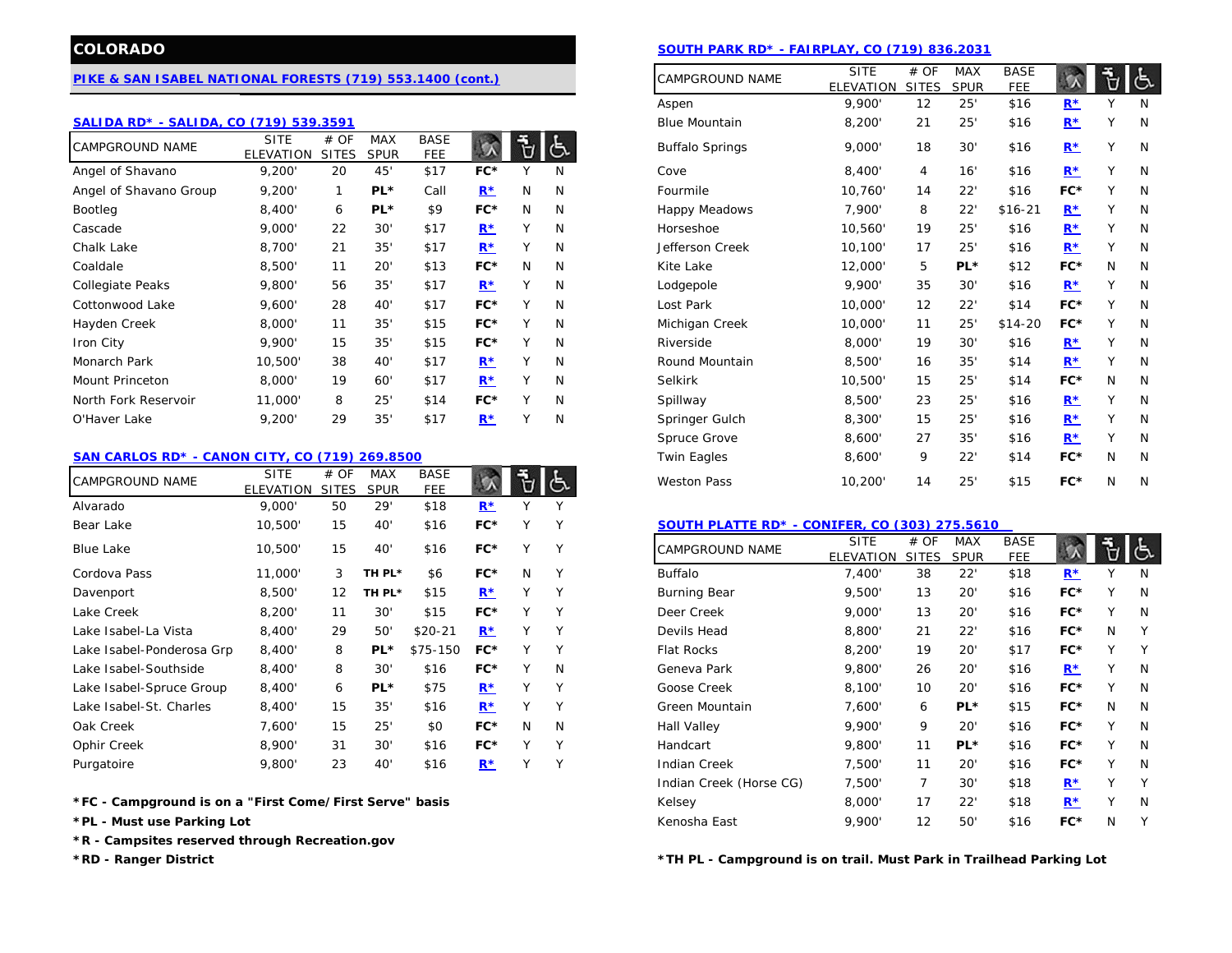# **[PIKE & SAN ISABEL NATIONAL FORESTS \(719\) 553.1400](http://www.fs.usda.gov/psicc)**

## **SOUTH PLATTE RD\* - CONIFER, [CO \(303\) 275.5610 \(cont.\)](http://www.fs.usda.gov/detail/psicc/about-forest/districts/?cid=fsm9_032799)**

| <b>CAMPGROUND NAME</b> | <b>SITE</b> | # OF         | MAX          | <b>BASE</b>  |       |   |              | Marshall Park     | 8,800  | 16 | 40' | $$18-36$ | $R^*$ |   |  |
|------------------------|-------------|--------------|--------------|--------------|-------|---|--------------|-------------------|--------|----|-----|----------|-------|---|--|
|                        | ELEVATION   | <b>SITES</b> | <b>SPUR</b>  | FEE          |       |   |              |                   |        |    |     |          |       |   |  |
| Kenosha Pass           | 9.900       | 25           | 24           | \$18         | $R^*$ |   | N            | North Clear Creek | 9.900  | 20 | 40  | $$16-32$ | FC*   |   |  |
| Lone Rock              | 6,400'      | 19           | $22^{\circ}$ | 7-18<br>\$17 | $R^*$ |   | $\checkmark$ | Palisade          | 8,300' | 12 | 35  | \$18     | FC*   |   |  |
| Meadows Group          | 7,000'      |              | 28           | $$75-175$    | $R^*$ | N | N            | Park Creek        | 8,500  | 13 | 35  | $$17-34$ | FC*   | v |  |
| Meridian               | 9,000       | 18           | 20           | \$16         | $FC*$ |   | N            | Rio Grande        | 8.900  |    | 25  | \$0      | FC*   | N |  |
| Osprey                 | 6.300       | 13           | $PL*$        | $$7-14$      | $FC*$ | N | N            | River Hill        | 9.200  | 20 | 55  | $$18-36$ | $R*$  |   |  |
| Ouzel                  | 6.300       | 13           | $PL*$        | $$7-14$      | $FC*$ | N | N            | Road Canyon       | 9,300  | 6  | 50' | \$0      | FC*   | N |  |
| Platte River           | 6,800'      | 11           | $PL*$        | $$14-15$     | $FC*$ | N | N            | Rock Creek        | 9,200  | 10 | 35  | \$0      | FC*   | N |  |
| Timberline             | 9,800       | 31           | 28           | $$15-16$     | $R^*$ | N | N            | Silver Thread     | 9.500  | Q  | 45  | $$16-32$ | FC*   |   |  |

# **[RIO GRAND NATIONAL FOREST \(719\) 852.5941](http://www.fs.usda.gov/riogrande)**

#### **[CONEJOS PEAK RD\\* - LA JARA, CO \(719\) 274.8971](http://www.fs.usda.gov/detail/riogrande/about-forest/districts/?cid=stelprdb5213037)**

| <b>CAMPGROUND NAME</b>  | <b>SITE</b><br><b>ELEVATION</b> | # OF<br><b>SITES</b> | <b>MAX</b><br><b>SPUR</b> | <b>BASE</b><br><b>FEE</b> |       |              | しんじょう しょうしょう | SAGUACHE RD* - SAGUACHE, CO (719) 655.2547 |                                 |                      |                           |                           |     |    |             |
|-------------------------|---------------------------------|----------------------|---------------------------|---------------------------|-------|--------------|--------------|--------------------------------------------|---------------------------------|----------------------|---------------------------|---------------------------|-----|----|-------------|
| Alamosa                 | 8.700'                          | 5                    | 25                        | \$0                       | FC*   | N            | N            | <b>CAMPGROUND NAME</b>                     | <b>SITE</b><br><b>ELEVATION</b> | # OF<br><b>SITES</b> | <b>MAX</b><br><b>SPUR</b> | <b>BASE</b><br><b>FEE</b> |     | εŦ | ∣⊱          |
| Aspen Glade             | 8.500'                          | 32                   | 25'                       | \$18                      | $R^*$ |              | ٧            | <b>Buffalo Pass</b>                        | 9.100'                          | 19                   | 35'                       | \$5                       | FC* | N  |             |
| <b>Elk Creek</b>        | 8,500'                          | 30                   | 45'                       | \$18                      | FC*   | $\checkmark$ | $\vee$       | Luders Creek                               | 10,000                          | 5                    | 25'                       | \$5                       | FC* | N  | N           |
| Lake Fork               | 9.500'                          | 18                   | 45'                       | \$16                      | $R^*$ |              | $\vee$       | North Crestone Creek                       | 8,300'                          | 13                   | 25'                       | \$7                       | FC* | N  |             |
| Mix Lake                | 10,000'                         | 22                   | 40 <sup>'</sup>           | \$16                      | $FC*$ |              | N            | Poso                                       | 9,000'                          | 8                    | 25'                       | \$5                       | FC* | N  | N           |
| Mogote                  | 8,400'                          | 40                   | 45'                       | \$18                      | $R^*$ |              | $\checkmark$ | Stone Cellar                               | 9,500'                          | 6                    | 25'                       | \$5                       | FC* | N  |             |
| Mogote Group            | 8,400'                          | 2                    | PL*                       | \$120                     | $R^*$ |              | ٧            | Storm King                                 | 9,500                           | 6                    | 25'                       | \$5                       | FC* | N. | $\mathbb N$ |
| Spectacle Lake          | 8.700'                          | 24                   | 40'                       | \$16                      | $FC*$ | v            | v            |                                            |                                 |                      |                           |                           |     |    |             |
| Stunner                 | 9.700'                          | 5                    | 25'                       | \$0                       | $FC*$ | N            | N            | ROUTT NATIONAL FOREST (307) 745.2300       |                                 |                      |                           |                           |     |    |             |
| <b>Trujillo Meadows</b> | 10,000'                         | 47                   | 40                        | \$18                      | $FC*$ | N            | $\checkmark$ |                                            |                                 |                      |                           |                           |     |    |             |

## **[DIVIDE RD\\* - CREEDE, CO \(719\) 658.2556 / DEL NORTE \(719\) 657.3321](http://www.fs.usda.gov/wps/portal/fsinternet/!ut/p/c5/04_SB8K8xLLM9MSSzPy8xBz9CP0os3gjAwhwtDDw9_AI8zPwhQoY6IeDdGCqCPOBqwDLG-AAjgb6fh75uan6BdnZaY6OiooA1tkqlQ!!/dl3/d3/L2dJQSEvUUt3QS9ZQnZ3LzZfMjAwMDAwMDBBODBPSEhWTjJNMDAwMDAwMDA!/?navtype=BROWSEBYSUBJECT&cid)**

|                        |                          |                      |                    |                           |       |    |   |                   | <b>LLLVAIIVIV</b> | <u>. טווט</u> | - O IN | 1 L L |       |   |          |
|------------------------|--------------------------|----------------------|--------------------|---------------------------|-------|----|---|-------------------|-------------------|---------------|--------|-------|-------|---|----------|
| <b>CAMPGROUND NAME</b> | <b>SITE</b><br>ELEVATION | # OF<br><b>SITES</b> | MAX<br><b>SPUR</b> | <b>BASE</b><br><b>FEE</b> |       |    |   | Dry Lake          | 8,000             | 8             | 16'    | \$10  | FC*   | N |          |
| <b>Big Meadows</b>     | 9,250'                   | 46                   | 60                 | $$18-36$                  | $R^*$ |    |   | Dumont Lake       | 9,500             | 22            | 40'    | \$12  | $R*$  |   |          |
| <b>Bristol Head</b>    | 9,500'                   | 15                   | 42                 | \$16                      | FC*   |    | N | Freeman Reservoir | 8,800             | 18            | 25'    | \$12  | FC*   |   |          |
| Cathedral              | 9.400                    | 22                   | 45'                | \$0                       | FC*   | N  | N | Granite           | 10,200'           | 8             | 22'    | \$10  | FC*   | N | <b>V</b> |
| Cross Creek            | 8,800'                   | 8                    | 25'                | \$17                      | FC*   |    |   | Hahns Peak Lake   | 8,500'            | 26            | 40'    | \$10  | $R^*$ | N |          |
| Hansons Mill           | 10.600                   |                      | 20                 | \$0                       | FC*   | N  | N | Hinman Park       | 7.600'            | 13            | 22'    | \$12  | FC*   | v |          |
| <b>Highway Springs</b> | 8,400'                   | 13                   | 35'                | \$13                      | FC*   | N  | N | Meadows           | 9,300'            | 30            | 40'    | \$10  | FC*   | N |          |
| <b>Ivy Creek</b>       | 9,500                    | 4                    | 25'                | \$0                       | FC*   | N. | N | Seedhouse         | 8,000             | 24            | 25'    | \$12  | $R*$  |   |          |
|                        |                          |                      |                    |                           |       |    |   |                   |                   |               |        |       |       |   |          |

**\*FC - Campground is on a "First Come/First Serve" basis**

**\*PL - Must use Parking Lot**

**\*RD - Ranger District**

# **COLORADO DIVIDE RD<sup>\*</sup> - CREEDE, CO (719) 658.2556 / DEL NORTE (719) 657.3321 (cont.)**

| AL FORESTS (719) 553.1400 |                      |                           |                               |             |   |   | <b>CAMPGROUND NAME</b>    | <b>SITE</b>      | # OF           | <b>MAX</b>  | <b>BASE</b> |       |              | き |
|---------------------------|----------------------|---------------------------|-------------------------------|-------------|---|---|---------------------------|------------------|----------------|-------------|-------------|-------|--------------|---|
|                           |                      |                           |                               |             |   |   |                           | <b>ELEVATION</b> | <b>SITES</b>   | <b>SPUR</b> | <b>FEE</b>  |       |              |   |
|                           |                      |                           |                               |             |   |   | Lost Trail                | 9.500'           | 7              | 35'         | \$0         | FC*   | N            | N |
|                           |                      |                           | ER, CO (303) 275.5610 (cont.) |             |   |   | Lower Beaver Creek        | 8,400'           | 18             | 35'         | $$17-34$    | FC*   | Υ            | N |
| <b>SITE</b><br>EVATION    | # OF<br><b>SITES</b> | <b>MAX</b><br><b>SPUR</b> | <b>BASE</b><br><b>FEE</b>     |             | Ù | ් | Marshall Park             | 8,800'           | 16             | 40'         | \$18-36     | $R^*$ | v            | N |
| 9,900'                    | 25                   | 24'                       | \$18                          | $R^*$       |   | N | North Clear Creek         | 9.900'           | 20             | 40'         | $$16-32$    | $FC*$ | V            | N |
| 6,400'                    | 19                   | 22'                       | $$17-18$                      | $R^*$       | Υ | ٧ | Palisade                  | 8,300'           | 12             | 35'         | \$18        | FC*   |              | Y |
| 7,000'                    | $\overline{2}$       | 28'                       | \$75-175                      | $R^*$       | N | N | Park Creek                | 8,500'           | 13             | 35'         | $$17-34$    | $FC*$ |              | N |
| 9,000'                    | 18                   | 20'                       | \$16                          | $FC*$       | v | N | Rio Grande                | 8,900'           | $\overline{7}$ | 25'         | \$0         | FC*   | N            | N |
| 6,300'                    | 13                   | $PL*$                     | $$7-14$                       | $FC*$       | N | N | River Hill                | 9,200'           | 20             | 55'         | $$18-36$    | $R^*$ |              | N |
| 6,300'                    | 13                   | $PL*$                     | $$7-14$                       | $FC*$       | N | N | Road Canyon               | 9,300'           | 6              | 50'         | \$0         | $FC*$ | N            | N |
| 6,800'                    | 11                   | $PL*$                     | $$14-15$                      | $FC*$       | N | N | Rock Creek                | 9,200'           | 10             | 35'         | \$0         | FC*   | N            | N |
| 9,800'                    | 31                   | 28'                       | $$15-16$                      | $R^{\star}$ | N | N | Silver Thread             | 9,500'           | 9              | 45'         | $$16-32$    | FC*   | $\checkmark$ | N |
|                           |                      |                           |                               |             |   |   | <b>Thirty Mile</b>        | 9,300'           | 34             | 40'         | $$18-36$    | $R^*$ |              | Υ |
| EST (719) 852.5941        |                      |                           |                               |             |   |   | <b>Tucker Ponds</b>       | 9,600'           | 15             | 40'         | $$16-32$    | FC*   | Υ            | N |
|                           |                      |                           |                               |             |   |   | <b>Upper Beaver Creek</b> | 8.500'           | 14             | 35'         | \$17        | FC*   | $\checkmark$ | Y |
|                           |                      |                           |                               |             |   |   |                           |                  |                |             |             |       |              |   |

### FEE **[SAGUACHE RD\\* - SAGUACHE, CO \(719\) 655.2547](http://www.fs.usda.gov/detail/riogrande/about-forest/districts/?cid=stelprdb5364707)**

| CAMPGROUND NAME      | <b>SITE</b><br><b>ELEVATION</b> | # OF<br><b>SITES</b> | <b>MAX</b><br><b>SPUR</b> | <b>BASE</b><br><b>FEE</b> |     |   |   |
|----------------------|---------------------------------|----------------------|---------------------------|---------------------------|-----|---|---|
| <b>Buffalo Pass</b>  | 9.100'                          | 19                   | 35'                       | \$5                       | FC* | N | N |
| Luders Creek         | 10,000'                         | 5                    | 25'                       | \$5                       | FC* | N | N |
| North Crestone Creek | 8,300'                          | 13                   | 25'                       | \$7                       | FC* | N | v |
| Poso                 | 9.000                           | 8                    | 25'                       | \$5                       | FC* | N | N |
| Stone Cellar         | 9.500'                          | 6                    | 25'                       | \$5                       | FC* | N | v |
| Storm King           | 9.500                           | 6                    | 25'                       | \$5                       | FC* | N | N |

# **[ROUTT NATIONAL FOREST \(307\) 745.2300](http://www.fs.usda.gov/mbr)**

# **[HAHNS PEAK-BEARS EARS RD\\* - STEAMBOAT SPRINGS, CO \(970\) 870.2299](http://www.fs.usda.gov/detail/mbr/about-forest/districts/?cid=fswdev3_008659)**

|                     | TE (719) 657.3321 |   |   | CAMPGROUND NAME   | <b>SITE</b><br>ELEVATION | # OF<br><b>SITES</b> | <b>MAX</b><br><b>SPUR</b> | <b>BASE</b><br><b>FEE</b> |             |   | ত |
|---------------------|-------------------|---|---|-------------------|--------------------------|----------------------|---------------------------|---------------------------|-------------|---|---|
| <b>BASE</b><br>FEE. |                   | Ū |   | Dry Lake          | 8.000'                   | 8                    | 16'                       | \$10                      | $FC*$       | N | N |
| 18-36               | $R^*$             |   | Υ | Dumont Lake       | 9.500'                   | 22                   | 40'                       | \$12                      | $R^*$       | Υ | Υ |
| \$16                | $FC*$             | Υ | N | Freeman Reservoir | 8.800                    | 18                   | 25'                       | \$12                      | FC*         | Υ | Υ |
| \$0                 | $FC*$             | N | N | Granite           | 10.200'                  | 8                    | 22'                       | \$10                      | $FC*$       | N | Υ |
| \$17                | $FC*$             | Υ | Υ | Hahns Peak Lake   | 8.500                    | 26                   | 40'                       | \$10                      | $R^{\star}$ | N | Υ |
| \$0                 | $FC*$             | N | N | Hinman Park       | 7.600'                   | 13                   | 22'                       | \$12                      | $FC*$       | Υ | N |
| \$13                | $FC*$             | N | N | Meadows           | 9.300'                   | 30                   | 40'                       | \$10                      | $FC*$       | N | N |
| \$0                 | $FC*$             | N | N | Seedhouse         | 8,000'                   | 24                   | 25'                       | \$12                      | $R^{\star}$ | Υ | N |
|                     |                   |   |   | Seedhouse Group   | 8,000'                   |                      | 30'                       | \$100                     | $R^*$       | Υ | N |
| asis                |                   |   |   | Summit Lake       | 10,300'                  | 15                   | 18'                       | \$10                      | $FC*$       | N | N |

**\*R - Campsites reserved through Recreation.gov**

**\*TO - Tent Only**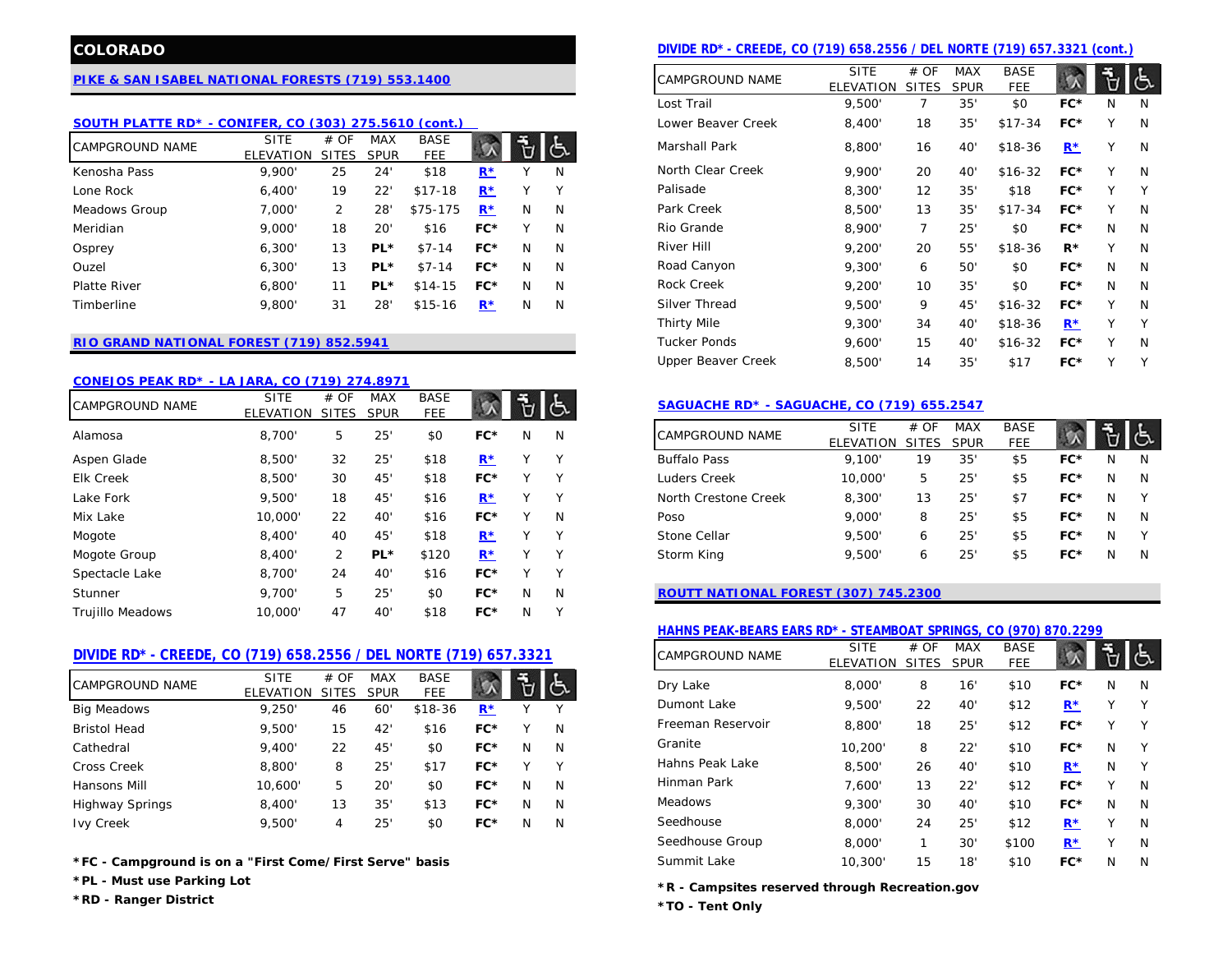# **[ROUTT NATIONAL FOREST \(307\) 745.2300 \(cont.\)](http://www.fs.usda.gov/mbr)**

### **[PARKS RD\\* - WALDEN, CO \(970\) 723.2700](http://www.fs.usda.gov/detail/mbr/about-forest/districts/?cid=fswdev3_008663)**

| <b>CAMPGROUND NAME</b> | SITE      | # OF  | MAX         | <b>BASE</b> |       |   | Sig Creek                                | 9.400 | Q  | 25 | \$10 | FC*   |              | $\sqrt{ }$ |
|------------------------|-----------|-------|-------------|-------------|-------|---|------------------------------------------|-------|----|----|------|-------|--------------|------------|
|                        | ELEVATION | SITES | <b>SPUR</b> | <b>FEE</b>  |       |   |                                          |       |    |    |      |       |              |            |
| Aspen                  | 8,900'    |       | 20'         | \$10        | FC*   | N | Snowslide                                | 8,800 | 13 | 35 | \$15 | FC*   |              |            |
| Big Creek Lakes        | 9.000     | 54    | 45'         | \$10        | $R^*$ |   | South Mineral                            | 9,800 | 26 | 35 | \$19 | FC*   |              | ↘          |
| Hidden Lakes           | 8,900'    | Q     | 20'         | \$10        | $FC*$ | N | <b>Transfer Park</b>                     | 8,600 | 25 | 35 | \$17 | FC*   |              | ↘          |
| Pines                  | 9.200'    |       | 20'         | \$10        | FC*   | N | Vallecito                                | 8,000 | 80 | 45 | \$17 | $R^*$ | $\checkmark$ |            |
| Teal Lake              | 9,000'    |       | 35          | \$10        | FC*   | N |                                          |       |    |    |      |       |              |            |
| <b>Teal Lake Group</b> | 9.000     |       | PL*         | $$20-30$    | $R^*$ | N | DOLORES RD* - DOLORES, CO (970) 882.7296 |       |    |    |      |       |              |            |

#### **[YAMPA RD\\* - YAMPA, CO \(970\) 638.4516](http://www.fs.usda.gov/detail/mbr/about-forest/districts/?cid=fswdev3_008666)** Burro Bridge 9,000' 14 35' \$16 **FC\*** Y Y

| <b>CAMPGROUND NAME</b>   | <b>SITE</b><br><b>ELEVATION</b> | # OF<br><b>SITES</b> | <b>MAX</b><br><b>SPUR</b> | <b>BASE</b><br>FEE. |       |   |   |
|--------------------------|---------------------------------|----------------------|---------------------------|---------------------|-------|---|---|
| Bear Lake                | 9.600                           | 43                   | 30'                       | \$10                | $FC*$ | Υ | Υ |
| Bear River Dispersed     | $9.2K - 10.1K$ 30               |                      | 45'                       | \$5                 | $FC*$ | N | N |
| <b>Blacktail Creek</b>   | 9.100'                          | 8                    | 18'                       | \$10                | $FC*$ | Υ | N |
| Chapman Reservoir        | 9.400                           | 12                   | 22'                       | \$10                | $FC*$ | N | Υ |
| Cold Springs             | 10,400'                         | 5                    | 30'                       | \$10                | $FC*$ | Υ | N |
| Horseshoe                | 10,000'                         | 7                    | 25'                       | \$10                | $FC*$ | Υ | N |
| Lynx Pass                | 8,900'                          | 11                   | 18'                       | \$10                | $FC*$ | Υ | N |
| <b>Sheriff Reservoir</b> | 9,800'                          | 6                    | 18'                       | \$10                | $FC*$ | N | N |
| Vaughn Lake              | 9.500                           | 6                    | 18'                       | \$10                | $FC*$ | N | N |
|                          |                                 |                      |                           |                     |       |   |   |

#### **[COLUMBINE RD\\* - BAYFIELD, CO \(970\) 884.2512](http://www.fs.usda.gov/detail/sanjuan/about-forest/districts/?cid=stelprdb5154743)**

| <b>CAMPGROUND NAME</b> | <b>SITE</b>      | # OF         | MAX         | <b>BASE</b> |       |              | ්රු | Blanco River Group                                      | ',200' |    | 35' | \$50                  | $R^*$              |   |  |
|------------------------|------------------|--------------|-------------|-------------|-------|--------------|-----|---------------------------------------------------------|--------|----|-----|-----------------------|--------------------|---|--|
|                        | <b>ELEVATION</b> | <b>SITES</b> | <b>SPUR</b> | <b>FEE</b>  |       |              |     | <b>Bridge</b>                                           | 7,800' | 19 | 35' | \$18                  | FC*                |   |  |
| Chris Park Group       | 8,000'           | 3            | 50'         | \$50-175    | $R^*$ |              |     |                                                         |        |    |     |                       |                    |   |  |
| Florida                | 8,500'           | 20           | 35'         | \$17        | FC*   |              |     | Cimarrona                                               | 8,400' | 21 | 35' | \$18                  | FC*                |   |  |
| Florida Group          | 8,500'           |              | $PL*$       | \$100       | $R^*$ |              | v   | East Fork                                               | 7,600' | 26 | 35' | \$18                  | $R^*/FC^*$         | Y |  |
| Grahm Creek            | 7.900'           | 25           | 35'         |             |       |              |     | Lower Piedra                                            | 6,600' | 17 | 35' | \$18                  | $FC*$              |   |  |
|                        |                  |              |             | \$17        | $R^*$ |              |     | Palisades                                               | 8,400' | 12 | 50  |                       | $$20-$35 R* / FC*$ |   |  |
| <b>Haviland Lake</b>   | 8,000'           | 43           | 45'         | \$19        | $R^*$ |              |     | Teal                                                    | 8,300' | 16 | 35' | \$18                  | FC*                |   |  |
| <b>Junction Creek</b>  | 7,500'           | 46           | 60          | \$19        | $R^*$ |              |     | Ute                                                     |        |    |     |                       |                    |   |  |
| Junction Creek Group   | 7,500'           | 2            | $PL*$       | $$75-125$   | $R^*$ |              |     |                                                         | 6,800' | 26 | 35' | \$18                  | $FC*$              |   |  |
| Kroeger                | 9,000'           | 10           | 25'         | \$15        | FC*   | $\checkmark$ |     | West Fork                                               | 8,000' | 28 | 35' | \$18                  | $R^*$              |   |  |
|                        |                  |              |             |             |       |              |     | <b>Williams Creek</b>                                   | 8,100' | 61 | 45' | \$18                  | $R*$               |   |  |
| Lower Hermosa          | 7.700'           | 19           | 30'         | \$0         | $FC*$ | N            | N   |                                                         |        |    |     |                       |                    |   |  |
| Middle Mountain        | 7.900'           | 24           | 35'         | \$17        | $FC*$ |              |     | *FC - Campground is on a "First Come/First Serve" basis |        |    |     |                       |                    |   |  |
| Miller Creek           | 8,000'           | 12           | 45'         | \$17        | $FC*$ |              |     | *PL - Must use Parking Lot                              |        |    |     | *RD - Ranger District |                    |   |  |
| North Canvon           | 7,900'           | 21           | 40          | \$16        | $R^*$ |              |     | *R - Campsites reserved through Recreation.gov          |        |    |     |                       |                    |   |  |

# **COLORADO [COLUMBINE RD\\* - BAYFIELD, CO \(970\) 884.2512 \(cont.\)](http://www.fs.usda.gov/detail/sanjuan/about-forest/districts/?cid=stelprdb5154743)**

|                           |       |   |              | CAMPGROUND NAME      | <b>SITE</b>      | # OF         | <b>MAX</b>  | <b>BASE</b> |                   |              |              |
|---------------------------|-------|---|--------------|----------------------|------------------|--------------|-------------|-------------|-------------------|--------------|--------------|
|                           |       |   |              |                      | <b>ELEVATION</b> | <b>SITES</b> | <b>SPUR</b> | <b>FEE</b>  |                   |              |              |
|                           |       |   |              | Pine Point           | 7.900'           | 30           | 40'         | \$17        | ${\bf R}^{\star}$ |              | Y            |
|                           |       |   |              | Pine River           | 8,100'           | 6            | 15'         | \$10        | FC*               | v            | N            |
| <b>BASE</b><br><b>FEE</b> |       | Ù |              | Sig Creek            | 9.400            | 9            | 25"         | \$10        | FC*               | v            | N            |
| \$10                      | FC*   |   | N            | Snowslide            | 8.800            | 13           | 35'         | \$15        | FC*               | v            | v            |
| \$10                      | $R^*$ |   | $\checkmark$ | South Mineral        | 9,800'           | 26           | 35'         | \$19        | FC*               |              | Υ            |
| \$10                      | FC*   | v | N            | <b>Transfer Park</b> | 8,600'           | 25           | 35'         | \$17        | FC*               | $\checkmark$ | Υ            |
| \$10                      | FC*   |   | N            | Vallecito            | 8,000'           | 80           | 45'         | \$17        | ${\bf R}^{\star}$ | $\checkmark$ | $\checkmark$ |
|                           |       |   |              |                      |                  |              |             |             |                   |              |              |

### **[DOLORES RD\\* - DOLORES, CO \(970\) 882.7296](http://www.fs.usda.gov/detail/sanjuan/about-forest/districts/?cid=stelprdb5154745)**

|                         |                      |                           |                           |       |   |                | <b>CAMPGROUND NAME</b> | <b>SITE</b><br><b>ELEVATION</b> | # OF<br><b>SITES</b> | <b>MAX</b><br><b>SPUR</b> | <b>BASE</b><br><b>FEE</b> |       |              | さ |
|-------------------------|----------------------|---------------------------|---------------------------|-------|---|----------------|------------------------|---------------------------------|----------------------|---------------------------|---------------------------|-------|--------------|---|
| 970) 638.4516           |                      |                           |                           |       |   |                | <b>Burro Bridge</b>    | 9.000                           | 14                   | 35'                       | \$16                      | $FC*$ |              | Υ |
| <b>SITE</b><br>LEVATION | # OF<br><b>SITES</b> | <b>MAX</b><br><b>SPUR</b> | <b>BASE</b><br><b>FEE</b> |       | Ъ | $\mathfrak{F}$ | Cayton                 | 9,400'                          | 27                   | 50'                       | \$17                      | $R^*$ |              | Υ |
| 9.600'                  | 43                   | 30'                       | \$10                      | FC*   | V | Y              | Ferris Canyon          | 6,500'                          | 7                    | 45'                       | \$10                      | FC*   | v            | Y |
| 9.2K - 10.1K            | 30                   | 45'                       | \$5                       | $FC*$ | N | N              | House Creek            | 7,000'                          | 65                   | 50'                       | \$17                      | $R^*$ |              | Υ |
| 9,100'                  | 8                    | 18'                       | \$10                      | FC*   | Υ | N              | House Creek Group      | 7,000'                          | 2                    | $PL*$                     | \$50                      | $R^*$ | $\checkmark$ | Υ |
| 9,400'                  | 12                   | 22'                       | \$10                      | $FC*$ | N | Υ              | Mavreeso               | 7,600'                          | 19                   | 19'                       | \$17                      | $R^*$ | $\checkmark$ | Υ |
| 10,400'                 | 5                    | 30'                       | \$10                      | $FC*$ | Υ | N              | McPhee                 | 7.400'                          | 76                   | 76'                       | \$17                      | $R^*$ | $\checkmark$ | Υ |
| 10,000'                 |                      | 25'                       | \$10                      | $FC*$ | Υ | N              | McPhee Group           | 7,400'                          | 4                    | $PL*$                     | \$55                      | $R^*$ | $\checkmark$ | Υ |
| 8,900'                  | 11                   | 18'                       | \$10                      | $FC*$ | Υ | N              | <b>Target Tree</b>     | 7,800'                          | 25                   | 25'                       | \$17                      | $R^*$ | $\checkmark$ | Υ |
| 9,800'                  | 6                    | 18'                       | \$10                      | FC*   | N | N              | Transfer               | 8,500'                          | 12                   | 12'                       | \$16                      | FC*   | $\checkmark$ | V |
| 9,500'                  | 6                    | 18'                       | \$10                      | FC*   | N | N              | <b>Transfer Group</b>  | 8,500'                          | $\mathbf{1}$         | 45'                       | \$50                      | $R^*$ | $\checkmark$ | V |
|                         |                      |                           |                           |       |   |                | <b>West Dolores</b>    | 7,800                           | 18                   | 35'                       | \$17                      | $R^*$ |              | Υ |
|                         |                      |                           |                           |       |   |                |                        |                                 |                      |                           |                           |       |              |   |

## **[SAN JUAN NATIONAL FOREST \(970\) 247.4874](http://www.fs.usda.gov/sanjuan) [PAGOSA RD\\* - PAGOSA SPRINGS, CO \(970\) 264.2268](http://www.fs.usda.gov/detail/sanjuan/about-forest/districts/?cid=stelprdb5154746)**

|                   |              |        |              | <b>CAMPGROUND NAME</b>    | <b>SITE</b><br><b>ELEVATION</b> | # OF<br>SITES SPUR | <b>MAX</b> | <b>BASE</b><br><b>FEE</b> |                                  |   | ලැ |
|-------------------|--------------|--------|--------------|---------------------------|---------------------------------|--------------------|------------|---------------------------|----------------------------------|---|----|
| <b>BASE</b>       |              |        |              | <b>Blanco River Group</b> | 7,200'                          |                    | 35'        | \$50                      | $\underline{\mathbf{R}}^{\star}$ | Υ | Υ  |
| <b>FEE</b>        |              | Ū      | ъ,           | <b>Bridge</b>             | 7,800'                          | 19                 | 35'        | \$18                      | $FC*$                            | Υ | Υ  |
| $0 - 175$<br>\$17 | $R^*$<br>FC* | Υ      | Υ<br>Υ       | Cimarrona                 | 8.400'                          | 21                 | 35'        | \$18                      | $FC*$                            | Υ | N  |
| 5100              |              | Υ      | Υ            | East Fork                 | 7.600'                          | 26                 | 35'        | \$18                      | $R^*/FC^*$                       | Y | Υ  |
|                   | $R^*$        |        | Υ            | Lower Piedra              | 6,600'                          | 17                 | 35'        | \$18                      | FC*                              | Υ | N  |
| \$17              | $R^*$        | Υ      | Υ            | Palisades                 | 8.400'                          | 12                 | 50'        |                           | \$20-\$35 $R*/FC*$               | Υ | Υ  |
| \$19              | $R^*$        | Υ      |              | Teal                      | 8,300'                          | 16                 | 35'        | \$18                      | $FC*$                            | Υ | Υ  |
| \$19              | $R^*$        | Υ      | Υ            | Ute                       | 6,800'                          | 26                 | 35'        | \$18                      | FC*                              | Υ | N  |
| $5 - 125$<br>\$15 | $R^*$<br>FC* | Υ<br>Υ | Υ<br>Υ       | West Fork                 | 8,000'                          | 28                 | 35'        | \$18                      | $\underline{\mathsf{R}^{\star}}$ | Υ | Υ  |
| ¢Λ                | <b>FO</b> *  | N.I    | $\mathbf{N}$ | <b>Williams Creek</b>     | 8.100                           | 61                 | 45'        | \$18                      | $R*$                             | Υ | Υ  |

 $*R$  - Campsites reserved through Recreation.gov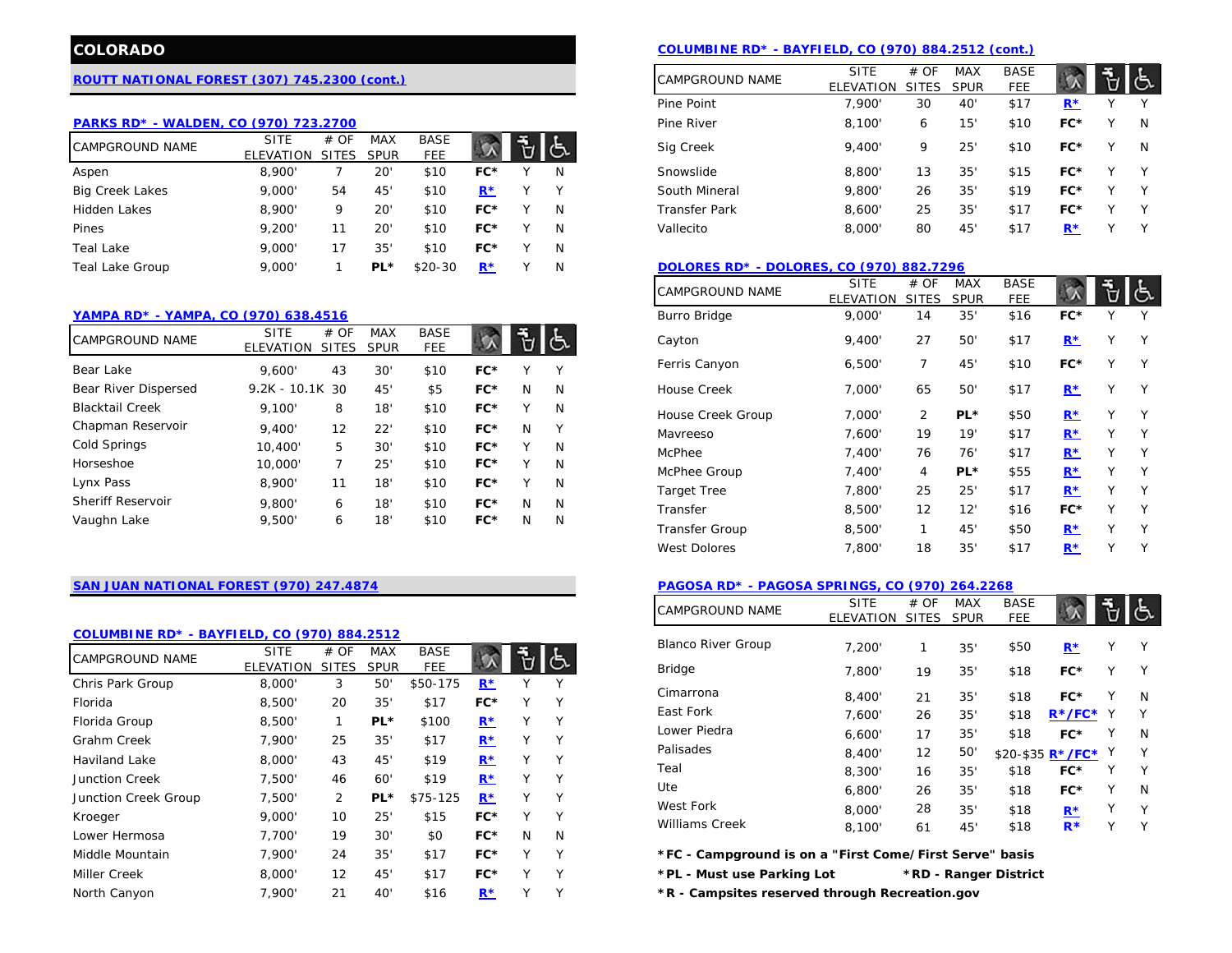## **[WHITE RIVER NATIONAL FOREST \(970\) 945.2521](http://www.fs.usda.gov/whiteriver)**

### **[ASPEN RD\\* - ASPEN, CO \(970\) 925.3445](http://www.fs.usda.gov/detail/whiteriver/about-forest/districts/?cid=fsbdev3_001248)**

| <b>CAMPGROUND NAME</b> | <b>SITE</b><br><b>ELEVATION</b> | # OF<br><b>SITES</b> | <b>MAX</b><br><b>SPUR</b> | <b>BASE</b><br>FEE |       |    |              | 7,950<br>Prairie Point<br>22                                                      | 20'                       | \$18                | FC*                  | N            |    |
|------------------------|---------------------------------|----------------------|---------------------------|--------------------|-------|----|--------------|-----------------------------------------------------------------------------------|---------------------------|---------------------|----------------------|--------------|----|
| <b>Difficult</b>       | 8,000'                          | 47                   | 40                        | \$24               | $R^*$ |    | $\checkmark$ | 9,100'<br>107<br>Prospector                                                       | 32'                       | \$21                | $\mathbf{R}^{\star}$ | $\checkmark$ |    |
| Difficult Group        | 8,000'                          |                      | $PL*$                     | \$85               | $R^*$ | N. | Y.           | 7.950'<br>Willows<br>25                                                           | 40'                       | \$18                | FC*                  | N            | A  |
| Lincoln Gulch          | 9,700'                          |                      | 16'                       | \$20               | FC*   | N  | N            | 9,050'<br>Windy Point Group - Forest                                              | PL*                       | \$215               | $R^*$                | N            |    |
| Lost Man               | 10.700'                         | 10                   | 16'                       | \$20               | FC*   |    | N            | Windy Point Group - Lake<br>9,050'                                                | PL*                       | \$265               | $R^*$                | N            | J. |
| Portal                 | 10.700'                         | 5                    | 20                        | *D.                | FC*   | N. | <sup>N</sup> |                                                                                   |                           |                     |                      |              |    |
| Silver Bar             | 8,300'                          | 4                    | Walk In                   | \$15               | $R^*$ |    | N            | EAGLE RD* - EAGLE, CO (970) 328.6388/(970) 827.5715                               |                           |                     |                      |              |    |
| Silver Bell            | 8,400'                          | 14                   | 30                        | \$15               | $R^*$ |    | N            | <b>SITE</b><br># OF<br><b>CAMPGROUND NAME</b><br><b>ELEVATION</b><br><b>SITES</b> | <b>MAX</b><br><b>SPUR</b> | <b>BASE</b><br>FEE. |                      |              | 'L |
| Silver Queen           | 9.100'                          | 6                    | 30                        | \$15               | $R^*$ |    | N            | Coffee Pot Spring<br>10,000'<br>10                                                | 25'                       | \$6                 | FC*                  | N            |    |
| Weller                 | 9.200'                          |                      | 14                        | \$21               | FC*   |    | $\checkmark$ | 10,580<br>Deep Lake<br>34                                                         | 35'                       | \$6                 | FC*                  | N            |    |
|                        |                                 |                      |                           |                    |       |    |              |                                                                                   |                           |                     |                      |              |    |

## **[BLANCO RD\\* - MEEKER, CO \(970\) 878.4039](http://www.fs.usda.gov/detail/whiteriver/about-forest/districts/?cid=fsbdev3_001244)**

| <b>CAMPGROUND NAME</b>                   | <b>SITE</b><br><b>ELEVATION</b> | # OF<br><b>SITES</b> | <b>MAX</b><br><b>SPUR</b> | <b>BASE</b><br><b>FEE</b> |       |              | き            | White Owl                                          | 10,680                          | 10                   | 25'                | \$6                 | FC*         | N | J.       |
|------------------------------------------|---------------------------------|----------------------|---------------------------|---------------------------|-------|--------------|--------------|----------------------------------------------------|---------------------------------|----------------------|--------------------|---------------------|-------------|---|----------|
| East Marvine                             | 8,500'                          |                      | 50'                       | $$15-25$                  | $FC*$ | N            | N            | Yeoman Park                                        | 9,000'                          | 23                   | 30'                | \$8                 | FC*         | N | Y        |
| Himes Peak                               | 9,000'                          | 11                   | 36'                       | \$16                      | $FC*$ | N            | N            |                                                    |                                 |                      |                    |                     |             |   |          |
| Marvine                                  | 9,000'                          | 24                   | 60'                       | $$21 - $25$               | $FC*$ | $\checkmark$ | Υ            | <b>HOLY CROSS RD* - MINTURN, CO (970) 827.5715</b> |                                 |                      |                    |                     |             |   |          |
| North Fork                               | 7,800'                          | 40                   | 60'                       | \$23                      | $R^*$ | $\vee$       | N            | CAMPGROUND NAME                                    | <b>SITE</b><br><b>ELEVATION</b> | # OF<br><b>SITES</b> | MAX<br><b>SPUR</b> | <b>BASE</b><br>FEE. |             |   | <b>d</b> |
| South Fork                               | 7,600'                          | 18                   | 36'                       | \$20                      | $FC*$ | N            | Y            | Camp Hale East Fork Grp.                           | 9,400'                          |                      | 45'                | \$210               | $R^{\star}$ | N |          |
| Trappers Lake - Bucks                    | 9,700'                          | 10                   | 36'                       | \$15                      | $FC*$ | $\checkmark$ | N            | Camp Hale Memorial                                 | 9,400'                          | 15                   | 40'                | \$19                | $R^*$       | N |          |
| Trappers Lake - Cutthroat                | 9.700'                          | 14                   | 36'                       | \$19                      | $FC*$ |              | N            | Gold Park                                          | 9,300'                          | 11                   | 40'                | \$19                | FC*         | N | Y        |
| Trappers Lake - Horsethief<br>(Horse CG) | 9.700'                          | $\overline{ }$       | 60'                       | \$25                      | $FC*$ |              | N            | Gore Creek                                         | 8,760                           | 25                   | 40'                | \$21                | $R^*$       | N | Y        |
| Trappers Lake - Shepards<br>Rim          | 9.700'                          | 16                   | 36'                       | \$23                      | $R^*$ | $\checkmark$ | $\checkmark$ | Half Moon                                          | 10,300'                         |                      | 15'                | \$13                | FC*         | N | -N       |
| Trappers Lake - Trapline                 | 9.700'                          | 12                   | 36'                       | \$23                      | $FC*$ |              | N            | Hornsilver                                         | 8,750                           |                      | 30'                | \$17                | FC*         | N |          |

#### **[DILLON RD\\* - SILVERTHORNE, CO \(970\) 468.5400](http://www.fs.usda.gov/detail/whiteriver/about-forest/districts/?cid=fsbdev3_001245) [RIFLE RD\\* - RIFLE, CO \(970\) 625.2371](http://www.fs.usda.gov/detail/whiteriver/about-forest/districts/?cid=fsbdev3_001250)**

| CAMPGROUND NAME       | <b>SITE</b><br>ELEVATION | # OF<br><b>SITES</b> | <b>MAX</b><br><b>SPUR</b> | <b>BASE</b><br><b>FEE</b> |       |    |              | <b>CAMPGROUND NAME</b>                                  | <b>SITE</b><br>ELEVATION | # OF<br>SITES | <b>MAX</b><br>SPUR | <b>BASE</b><br>FEE. |     |   | ්  |
|-----------------------|--------------------------|----------------------|---------------------------|---------------------------|-------|----|--------------|---------------------------------------------------------|--------------------------|---------------|--------------------|---------------------|-----|---|----|
| <b>Blue River</b>     | 8,400'                   | 24                   | 25'                       | \$20                      | $FC*$ | N  | N            | Meadow Lake                                             | 9.550                    | 10            | 16'                | \$20                | FC* | N |    |
| <b>Cataract Creek</b> | 8,600                    | 5                    | 21                        | \$18                      | $FC*$ | N  | <sup>N</sup> | Meadow Ridge                                            | 9,550                    | 20            | 30'                | \$20                | FC* | N | Y. |
| Cow Creek North       | 7.950'                   | 15                   | 50'                       | \$18                      | $FC*$ | N  | <sup>N</sup> |                                                         |                          |               |                    |                     |     |   |    |
| Cow Creek South       | 7.950'                   | 32                   | 50'                       | \$18                      | $R^*$ | N  |              | *D - Donation                                           |                          |               |                    |                     |     |   |    |
| <b>Elliot Creek</b>   | 8,000'                   | 24                   | 25'                       | \$18                      | $FC*$ | N  |              | *FC - Campground is on a "First Come/First Serve" basis |                          |               |                    |                     |     |   |    |
| Heaton Bay            | 9.020'                   | 81                   | 70'                       | \$22                      | $R^*$ |    |              | *PL - Must use Parking Lot                              |                          |               |                    |                     |     |   |    |
| Lowry                 | 9,300'                   | 24                   | 35'                       | \$21                      | $R^*$ |    | N            | *R - Campsites reserved through Recreation.gov          |                          |               |                    |                     |     |   |    |
| <b>McDonald Flats</b> | 7.950'                   | 12                   | 21                        | \$18                      | $FC*$ | N. |              | *RD - Ranger District                                   |                          |               |                    |                     |     |   |    |

# **COLORADO [DILLON RD\\* - SILVERTHORNE, CO \(970\) 468.5400 \(cont.\)](http://www.fs.usda.gov/detail/whiteriver/about-forest/districts/?cid=fsbdev3_001245)**

|                    |       |   |              | <b>CAMPGROUND NAME</b>     | <b>SITE</b><br><b>ELEVATION</b> | # OF<br><b>SITES</b> | <b>MAX</b><br><b>SPUR</b> | <b>BASE</b><br><b>FEE</b> |             |   |   |
|--------------------|-------|---|--------------|----------------------------|---------------------------------|----------------------|---------------------------|---------------------------|-------------|---|---|
|                    |       |   |              | Peak One                   | 9.020                           | 79                   | 50'                       | \$22                      | $R^{\star}$ |   | N |
|                    |       |   |              | Pine Cove                  | 9,020'                          | 32                   | 40'                       | \$20                      | FC*         |   | v |
| <b>BASE</b><br>FEE |       |   |              | Prairie Point              | 7.950'                          | 22                   | 20'                       | \$18                      | FC*         | N | v |
| \$24               | $R^*$ |   | $\checkmark$ | Prospector                 | 9.100'                          | 107                  | 32'                       | \$21                      | $R^*$       |   | v |
| \$85               | $R^*$ | N | $\checkmark$ | <b>Willows</b>             | 7,950'                          | 25                   | 40'                       | \$18                      | FC*         | N | N |
| \$20               | FC*   | N | N            | Windy Point Group - Forest | 9,050'                          |                      | PL*                       | \$215                     | $R^*$       | N | N |
| \$20               | FC*   |   | N            | Windy Point Group - Lake   | 9,050                           |                      | PL*                       | \$265                     | $R^*$       | N | N |
|                    |       |   |              |                            |                                 |                      |                           |                           |             |   |   |

# [EAGLE RD\\* - EAGLE, CO \(970\) 328.6388](http://www.fs.usda.gov/detail/whiteriver/about-forest/districts/?cid=fsbdev3_001247)**/(970) 827.5715**

| \$15                      | $R^*$ |   | N            | <b>CAMPGROUND NAME</b> | <b>SITE</b><br><b>ELEVATION</b> | # OF<br><b>SITES</b> | <b>MAX</b><br><b>SPUR</b> | <b>BASE</b><br><b>FEE</b> |       |   | に |
|---------------------------|-------|---|--------------|------------------------|---------------------------------|----------------------|---------------------------|---------------------------|-------|---|---|
| \$15                      | $R^*$ |   | N            | Coffee Pot Spring      | 10,000'                         | 10                   | 25"                       | \$6                       | $FC*$ | N | N |
| \$21                      | FC*   |   | $\checkmark$ | Deep Lake              | 10.580'                         | 34                   | 35'                       | \$6                       | $FC*$ | N | Υ |
|                           |       |   |              | <b>Fulford Cave</b>    | 9.400                           |                      | 25"                       | \$8                       | $FC*$ | N | N |
|                           |       |   |              | Sweetwater Lake        | 7.740'                          | 9                    | 30'                       | \$8                       | $FC*$ | N | N |
| <b>BASE</b><br><b>FEE</b> |       | Ŭ |              | White Owl              | 10.680'                         | 10                   | 25'                       | \$6                       | $FC*$ | N | N |
| 15-25                     | FC*   | N | N            | Yeoman Park            | 9,000'                          | 23                   | 30'                       | \$8                       | $FC*$ | N | v |
|                           |       |   |              |                        |                                 |                      |                           |                           |       |   |   |

## **[HOLY CROSS RD\\* - MINTURN, CO \(970\) 827.5715](http://www.fs.usda.gov/detail/whiteriver/about-forest/districts/?cid=fsbdev3_001247)**

| North Fork                               | 7.800' | 40                | 60  | \$23 | $R^*$ |              | N            | <b>CAMPGROUND NAME</b>   | <b>SITE</b><br>ELEVATION | # OF<br>SITES | MAX<br><b>SPUR</b> | <b>BASE</b><br>FEE |       |   | $\mathsf{I}$ |
|------------------------------------------|--------|-------------------|-----|------|-------|--------------|--------------|--------------------------|--------------------------|---------------|--------------------|--------------------|-------|---|--------------|
| South Fork                               | 7.600' | 18                | 36' | \$20 | $FC*$ | N            |              | Camp Hale East Fork Grp. | 9.400                    |               | 45'                | \$210              | $R^*$ | N | <b>V</b>     |
| Trappers Lake - Bucks                    | 9,700' | 10                | 36' | \$15 | FC*   |              | N            | Camp Hale Memorial       | 9.400                    | 15            | 40'                | \$19               | $R^*$ | N | <b>V</b>     |
| Trappers Lake - Cutthroat                | 9,700' | 14                | 36' | \$19 | $FC*$ |              | N            | Gold Park                | 9,300'                   | 11            | 40'                | \$19               | FC*   | N | $\vee$       |
| Trappers Lake - Horsethief<br>(Horse CG) | 9.700' |                   | 60' | \$25 | $FC*$ |              | N            | Gore Creek               | 8.760                    | 25            | 40'                | \$21               | $R^*$ | N |              |
| Trappers Lake - Shepards<br>Rim          | 9,700' | 16                | 36' | \$23 | $R*$  | $\mathbf{v}$ | $\checkmark$ | Half Moon                | 10,300                   |               | 15'                | \$13               | $FC*$ | N | - N          |
| Trappers Lake - Trapline                 | 9.700  | $12 \overline{ }$ | 36  | \$23 | FC*   |              | N            | Hornsilver               | 8.750                    |               | 30'                | \$17               | FC*   | N |              |
|                                          |        |                   |     |      |       |              |              |                          |                          |               |                    |                    |       |   |              |

| <b>BASE</b><br>FEE |     | ⊶ | ු | <b>CAMPGROUND NAME</b> | <b>SITE</b><br><b>ELEVATION</b> | # OF<br>SITES | MAX<br><b>SPUR</b> | <b>BASE</b><br>FFF |     | 百占 |   |
|--------------------|-----|---|---|------------------------|---------------------------------|---------------|--------------------|--------------------|-----|----|---|
| \$20               | FC* | N | N | Meadow Lake            | 9.550                           |               | 16'                | \$20               | FC* |    | N |
| \$18               | FC* | N | N | Meadow Ridge           | 9.550                           |               | 30'                | \$20               | FC* | N  |   |

#### $*D$  - Donation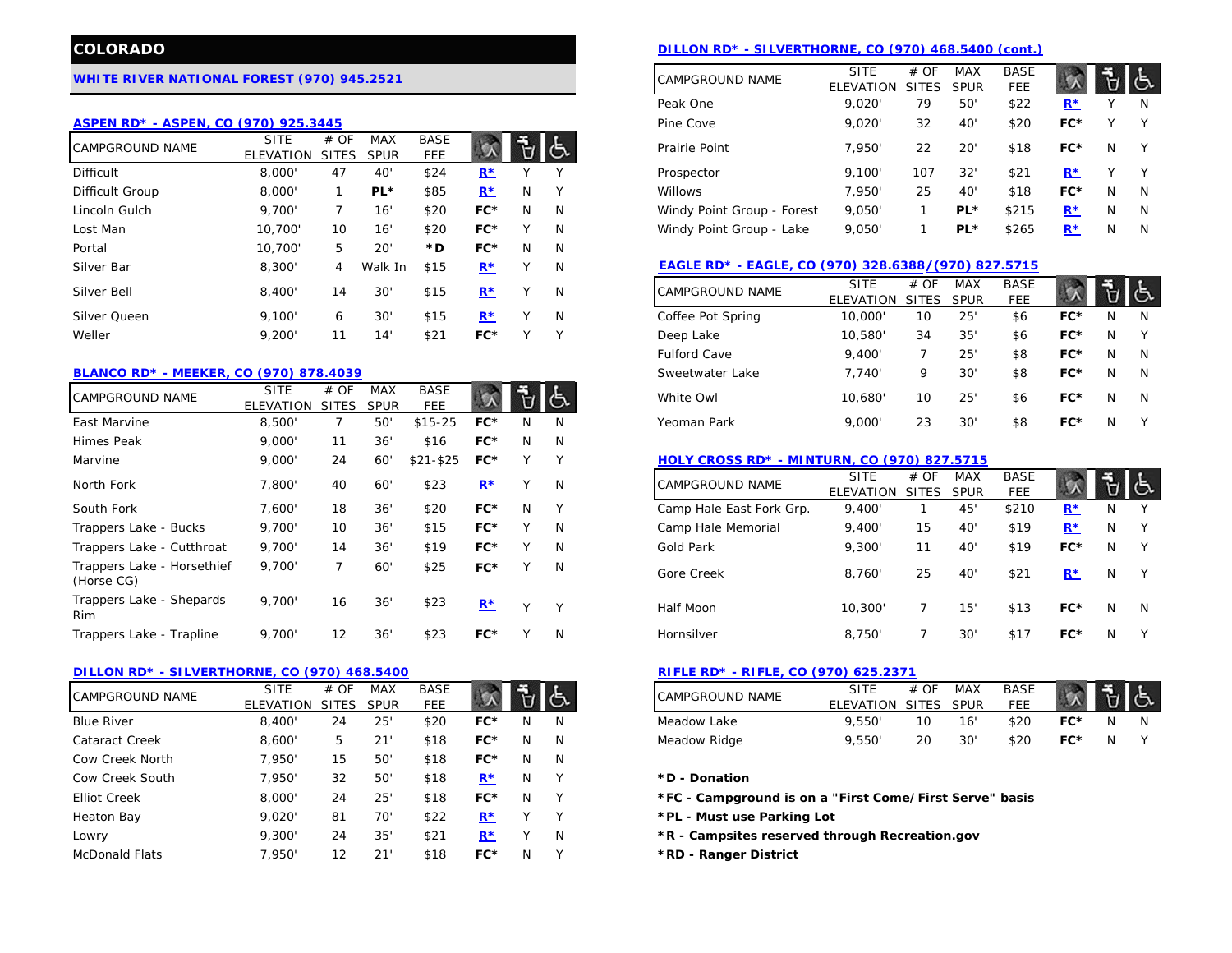# **[WHITE RIVER NATIONAL FOREST \(970\) 945.2521 \(cont.\)](http://www.fs.usda.gov/whiteriver)**

#### **[SOPRIS RD\\* - CARBONDALE, CO \(970\) 963.2266](http://www.fs.usda.gov/detail/whiteriver/about-forest/districts/?cid=fsbdev3_001248)**

| <b>CAMPGROUND NAME</b> | <b>SITE</b><br><b>ELEVATION</b> | # OF<br><b>SITES</b> | <b>MAX</b><br><b>SPUR</b> | <b>BASE</b><br>FEE. |       |              | 占      | FC*<br>4,100'<br>\$8<br>Soldier Creek<br>100'<br>4                                                                             |          |
|------------------------|---------------------------------|----------------------|---------------------------|---------------------|-------|--------------|--------|--------------------------------------------------------------------------------------------------------------------------------|----------|
| Avalanche              | 7,300'                          | 13                   | 25'                       | *D                  | FC*   |              | N      | \$5<br>FC*<br>40'<br>3,800'<br>N<br>Toadstool<br>6                                                                             |          |
| Bogan Flats            | 7,600'                          | 37                   | 40'                       | \$23                | $R^*$ |              | Y      |                                                                                                                                |          |
| Bogan Flats Group      | 7,650'                          |                      | 30'                       | \$135               | $R^*$ | N            | Y      | SAMUEL R. MCKELVIE NATIONAL FOREST (308) 533.2257                                                                              |          |
| Chapman                | 8,600'                          | 84                   | 60'                       | \$23                | $R^*$ | v            | Υ      | <b>BASE</b><br><b>SITE</b><br>MAX<br># OF<br><b>CAMPGROUND NAME</b><br>FEE.<br>ELEVATION<br><b>SITES</b><br><b>SPUR</b>        | l Č      |
| Chapman Group          | 8.650'                          |                      | 70'                       | \$200               | $R^*$ | N            | Y      | \$5<br>FC*<br><b>Steer Creek</b><br>25'<br>3,000'<br>25                                                                        |          |
| Dearhamer              | 7,800'                          | 13                   | 35'                       | \$22                | $R^*$ |              | ٧      |                                                                                                                                |          |
| <b>Elk Wallow</b>      | 8,800'                          | $\overline{7}$       | 22'                       | \$13                | $FC*$ | N            | N      | <b>SOUTH DAKOTA</b>                                                                                                            |          |
| Little Mattie          | 7,800'                          | 20                   | 22'                       | \$21                | $FC*$ | N            | N      | BLACK HILLS NATIONAL FOREST (605) 673.9200                                                                                     |          |
| Little Maud            | 7.800'                          | 22                   | 32'                       | \$24                | $R^*$ | $\checkmark$ | v      |                                                                                                                                |          |
| Mollie B               | 7,800'                          | 27                   | 60'                       | \$24                | $R^*$ | Y            | Υ      | <b>HELL CANYON RD* - CUSTER, SD (605) 673.9200</b>                                                                             |          |
| Redstone               | 7,200'                          | 20                   | 60'                       | $$28-$32$           | $R^*$ | v            | Y      | <b>BASE</b><br><b>SITE</b><br># OF<br>MAX<br><b>CAMPGROUND NAME</b><br>FEE.<br><b>ELEVATION</b><br><b>SPUR</b><br><b>SITES</b> | <b>d</b> |
| Ruedi Marina           | 7.800'                          |                      | 45'                       | \$21                | $R^*$ | $\checkmark$ | $\vee$ | 45'<br>FC*<br><b>Beaver Creek</b><br>\$16<br>6,500'<br>8                                                                       |          |

# **[CIMARRON NATIONAL GRASSLAND \(620\) 697.4621](http://www.fs.usda.gov/detail/psicc/about-forest/offices/?cid=fsm9_032733)** Grizzly Bear - **\*TO** 5,000' 15 28' \$20 **[R\\*](http://www.recreation.gov/camping/grizzly-creek-primitive/r/campgroundDetails.do?contractCode=NRSO&parkId=73854)** Y Y

#### **[CIMARRON RD\\* - ELKHART, KS \(620\) 697.4621](http://www.fs.usda.gov/detail/psicc/about-forest/offices/?cid=fsm9_032733)**

| CAMPGROUND NAME          |                      | <b>MAX</b> | <b>BASE</b> |  |  |
|--------------------------|----------------------|------------|-------------|--|--|
|                          | FLEVATION SITES SPUR |            | FFF         |  |  |
| Cimarron Recreation Area | 3.330                |            |             |  |  |

# **NEBRASKA**

#### **[BESSEY RD\\* - HALSEY, NE \(308\) 533.2257](http://www.fs.usda.gov/detail/nebraska/about-forest/districts/?cid=stelprdb5343058)**

| <b>CAMPGROUND NAME</b> | <b>SITE</b> | # OF         | MAX         | <b>BASE</b>               |             |  | <b>Black Fox</b>    | 5,900  | Q  | 45  | \$16 | FC*   | N | -N |
|------------------------|-------------|--------------|-------------|---------------------------|-------------|--|---------------------|--------|----|-----|------|-------|---|----|
|                        | ELEVATION   | <b>SITES</b> | <b>SPUR</b> | <b>FEE</b>                |             |  |                     |        |    |     |      |       |   |    |
| Bessey Group           | 2,800'      | 10           | 35'         | $$75-$150$ R <sup>*</sup> |             |  | Castle Peak         | 5,300  |    | 45  | \$16 | FC*   | N | -N |
| Cedars Loop            | 2.800'      | 16           | 30'         | $$8-$11$                  | $R^*$       |  | <b>Custer Trail</b> | 5,900  | 16 | 50' | \$16 | FC*   | v |    |
| Hardwoods Loop         | 2,800       | 10           | 20'         | $$8 - $11$                | $R^{\star}$ |  | Ditch Creek         | 6,200' | 13 | 50' | \$20 | FC*   | v |    |
| Natick                 | 2.700       |              | 25'         | \$8                       | $FC*$       |  | Dutchman            | 6.100' | 45 | 50' | \$20 | $R^*$ |   |    |
| River Loop             | 2,800'      |              | 30'         | $$8 - $11$                | R*          |  | Whitetail           | 6,000  |    | 50' | \$20 | $R^*$ |   |    |
| Whitetail              | 2,500'      | 10           | 25'         | \$8                       | $FC*$       |  |                     |        |    |     |      |       |   |    |

**\*FC - Campground is on a "First Come/First Serve" basis \*RD - Ranger District**

**\*PL - Must use Parking Lot \*TO - Tent Only**

# **COLORADO [PINE RIDGE RD\\* - CHADRON, NE \(308\) 432.](http://www.fs.usda.gov/detail/nebraska/about-forest/districts/?cid=stelprdb5097992)0300**

| <u>ont.)</u>              | <b>CAMPGROUND NAME</b> | <b>SITE</b><br><b>ELEVATION</b> | # OF<br>SITES SPUR | MAX  | <b>BASE</b><br>FEE |     |   |   |
|---------------------------|------------------------|---------------------------------|--------------------|------|--------------------|-----|---|---|
|                           | Red Cloud              | 3.900'                          | 13                 | 60'  | \$5                | FC* | N | v |
|                           | Roberts                | 4.000                           | 4                  | 80'  | \$8                | FC* | N |   |
| <b>BASE</b><br>٦Ď,<br>FEE | Soldier Creek          | 4.100                           | 4                  | 100' | \$8                | FC* |   |   |
| *D<br>FC*<br>N            | Toadstool              | 3.800'                          | 6                  | 40'  | \$5                | FC* | N |   |

| SAMUEL R. MCKELVIE NATIONAL FOREST (308) 533.2257 |                      |      |     |             |     |  |  |  |  |  |  |  |
|---------------------------------------------------|----------------------|------|-----|-------------|-----|--|--|--|--|--|--|--|
| <b>CAMPGROUND NAME</b>                            | SITE                 | # OF | MAX | <b>BASE</b> |     |  |  |  |  |  |  |  |
|                                                   | FLEVATION SITES SPUR |      |     | FFF         |     |  |  |  |  |  |  |  |
| Steer Creek                                       | 3,000'               | 25   | 25' | \$5         | FC* |  |  |  |  |  |  |  |

### Elk Wallow 8,800' 7 22' \$13 **FC\*** N N **SOUTH DAKOTA**

#### **[HELL CANYON RD\\* - CUSTER, SD \(605\)](http://www.fs.usda.gov/detail/blackhills/about-forest/districts/?cid=STELPRDB5110165) 673.9200**

| Redstone                                          | 7,200'                          | 20                   | 60'                       | $$28-$32$                 | $R^*$ | Y          | CAMPGROUND NAME         | <b>SITE</b><br>ELEVATION | # OF<br><b>SITES</b> | <b>MAX</b><br><b>SPUR</b> | <b>BASE</b><br><b>FEE</b> |       |              | ු            |
|---------------------------------------------------|---------------------------------|----------------------|---------------------------|---------------------------|-------|------------|-------------------------|--------------------------|----------------------|---------------------------|---------------------------|-------|--------------|--------------|
| Ruedi Marina                                      | 7,800'                          |                      | 45                        | \$21                      | $R^*$ | Y          | <b>Beaver Creek</b>     | 6,500                    | 8                    | 45'                       | \$16                      | $FC*$ |              |              |
|                                                   |                                 |                      |                           |                           |       |            | <b>Bismarck Lake</b>    | 5,300                    | 23                   | 55'                       | \$26                      | $R^*$ |              | Y            |
| <b>KANSAS</b>                                     |                                 |                      |                           |                           |       |            | Comanche Park           | 5,100'                   | 34                   | 55'                       | \$16                      | $R^*$ |              | N            |
| <b>CIMARRON NATIONAL GRASSLAND (620) 697.4621</b> |                                 |                      |                           |                           |       |            | Grizzly Bear - *TO      | 5,000'                   | 15                   | 28'                       | \$20                      | $R^*$ |              | Y            |
|                                                   |                                 |                      |                           |                           |       |            | Horsethief Lake         | 5,000'                   | 36                   | 50                        | \$26                      | $R^*$ |              | Υ            |
| CIMARRON RD* - ELKHART, KS (620) 697.4621         |                                 |                      |                           |                           |       |            | Iron Creek (Horse CG)   | 5,200'                   | 9                    | 50                        | \$24                      | $R^*$ | N            | $\mathsf{Y}$ |
| CAMPGROUND NAME                                   | <b>SITE</b><br><b>ELEVATION</b> | # OF<br><b>SITES</b> | <b>MAX</b><br><b>SPUR</b> | <b>BASE</b><br><b>FEE</b> |       | <b>IG.</b> | Oreville                | 5,300'                   | 24                   | 50                        | \$20                      | $R^*$ | $\mathbf{v}$ | Y            |
| Cimarron Recreation Area                          | 3,330'                          | 12                   | 32'                       | \$7                       | $FC*$ | $\vee$     | Redbank Spring          | 6,600'                   | 4                    | 40'                       | \$16                      | $FC*$ | N            | N.           |
|                                                   |                                 |                      |                           |                           |       |            | Willow Creek (Horse CG) | 5,000'                   | 8                    | 45'                       | \$24                      | $R^*$ |              | N            |

# **[NEBRASKA NATIONAL FOREST \(308\) 432.0300](http://www.fs.usda.gov/nebraska) [MYSTIC RD\\* - RAPID CITY, SD \(605\) 343.1567](http://www.fs.usda.gov/detail/blackhills/about-forest/districts/?cid=STELPRDB5110167)**

|                           |       |   |   | <b>CAMPGROUND NAME</b> | <b>SITE</b>      | # OF         | <b>MAX</b>  | <b>BASE</b> |                   |   | ලැ |
|---------------------------|-------|---|---|------------------------|------------------|--------------|-------------|-------------|-------------------|---|----|
|                           |       |   |   |                        | <b>ELEVATION</b> | <b>SITES</b> | <b>SPUR</b> | <b>FEE</b>  |                   |   |    |
|                           |       |   |   | Bear Gulch Group       | 4,600'           |              | 45'         | \$110       | $R^*$             |   | N  |
| <b>BASE</b><br><b>FEE</b> |       | е |   | <b>Black Fox</b>       | 5,900            | 9            | 45'         | \$16        | $FC*$             | N | N  |
| 5-\$150                   | $R^*$ |   | ∨ | Castle Peak            | 5,300'           | 9            | 45'         | \$16        | $FC*$             | N | N  |
| $8 - $11$                 | $R^*$ |   | v | <b>Custer Trail</b>    | 5,900'           | 16           | 50'         | \$16        | $FC*$             |   | N  |
| $8 - $11$                 | $R^*$ |   | v | Ditch Creek            | 6,200'           | 13           | 50'         | \$20        | $FC*$             |   | γ  |
| \$8                       | $FC*$ |   | ∨ | Dutchman               | 6,100'           | 45           | 50'         | \$20        | ${\bf R}^{\star}$ | v | γ  |
| $8 - $11$                 | $R^*$ |   | v | Whitetail              | 6.000'           | 17           | 50'         | \$20        | $R^*$             |   | N  |
|                           |       |   |   |                        |                  |              |             |             |                   |   |    |

**\*R - Campsites reserved through Recreation.gov**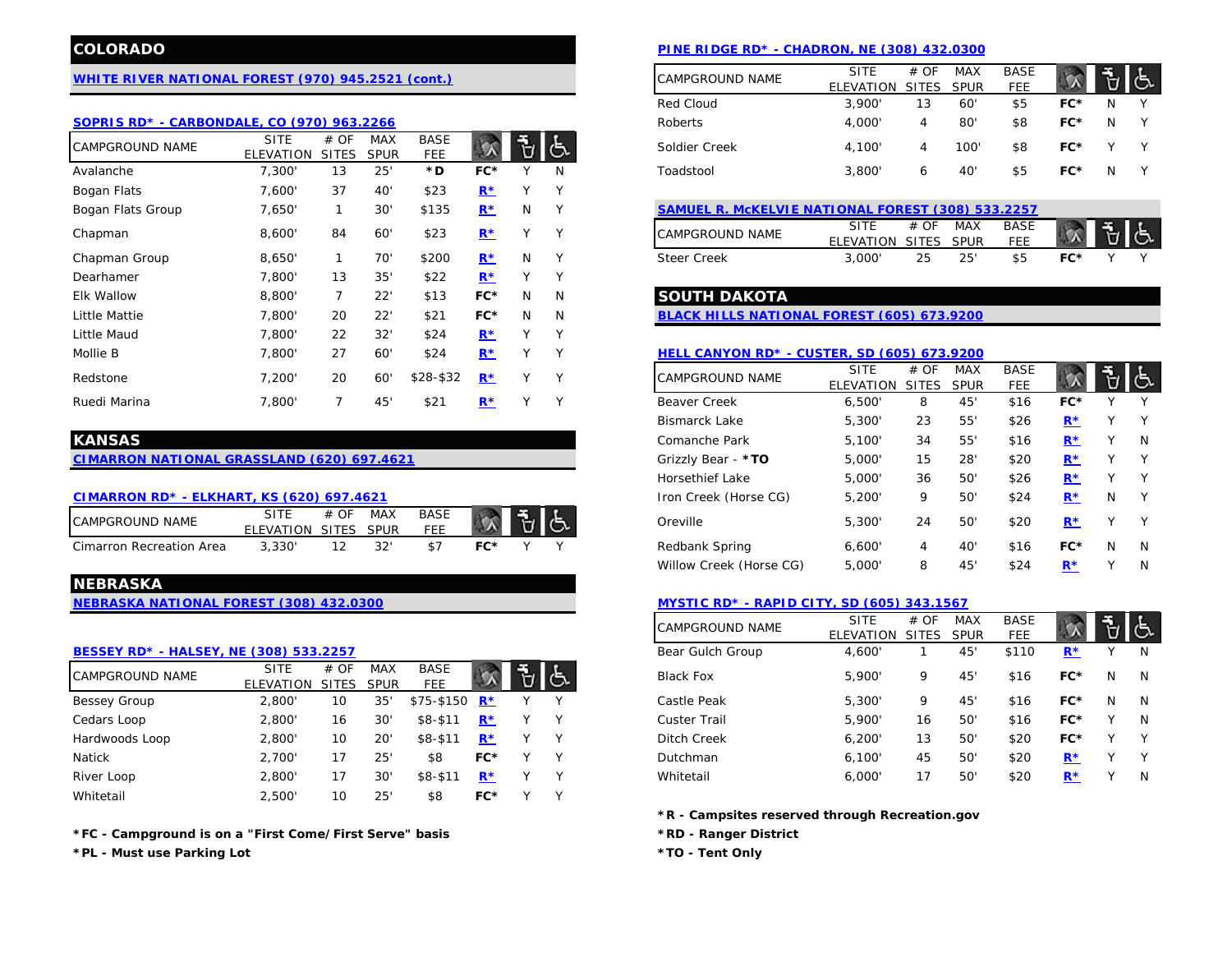# **[BLACK HILLS NATIONAL FOREST \(605\) 673.9200 \(cont.\)](http://www.fs.usda.gov/blackhills)**

# **[MYSTIC RD\\* - RAPID CITY, SD \(605\) 343.1567 \(cont.\)](http://www.fs.usda.gov/detail/blackhills/about-forest/districts/?cid=STELPRDB5110167)**

| <b>CAMPGROUND NAME</b>  | <b>SITE</b>          | # OF | MAX  | <b>BASE</b>   |  | 小气 |                                                                     |     |
|-------------------------|----------------------|------|------|---------------|--|----|---------------------------------------------------------------------|-----|
|                         | ELEVATION SITES SPUR |      |      | FEE           |  |    |                                                                     |     |
| Pactola                 | 4.700'               | 80   | -87' | \$26          |  |    | <b>POWDER RIVER RD* - BUFFALO, WY (307) 684.7806</b>                |     |
| Sheridan Lake No. Group | 4.600'               | 5    | 60'  | \$50-\$160 R* |  |    | <b>BASE</b><br>MAX<br># OF<br><b>SITE</b><br><b>CAMPGROUND NAME</b> | もし  |
|                         |                      |      |      |               |  |    | <b>FEE</b><br>ELEVATION SITES SPUR                                  |     |
| Sheridan Lake So. Shore | +.600'               | 129  | -60' | \$26          |  |    | Battle Park Trailhead<br>9.200'<br>Disp.<br>Disp.<br>*D             | FC* |

## **[NORTHERN HILLS RD\\* - SPEARFISH, SD \(605\) 642.4622](http://www.fs.usda.gov/detail/blackhills/about-forest/districts/?cid=STELPRDB5110169)**

| <b>CAMPGROUND NAME</b> | <b>SITE</b> | # OF         | <b>MAX</b>  | <b>BASE</b> |       |   | き            | Deer Park              | 8,900  |    | $35^{\circ}$ | \$16         | FC*                  |              |  |
|------------------------|-------------|--------------|-------------|-------------|-------|---|--------------|------------------------|--------|----|--------------|--------------|----------------------|--------------|--|
|                        | ELEVATION   | <b>SITES</b> | <b>SPUR</b> | <b>FEE</b>  |       |   |              |                        |        |    |              |              |                      |              |  |
| <b>Boxelder Forks</b>  | 4,700'      | 14           | 45          | \$18        | FC*   |   | N            | Doyle                  | 8,100' | 18 | 40'          | \$15         | $R^*$                |              |  |
| Dalton Lake            | 4,400       |              | 45'         | \$18        | FC*   |   |              | <b>Hettinger Group</b> | 7,600' |    | 40           | $$65 - $135$ | $R^*$                | v            |  |
| Hanna                  | 5,600'      | 13           | 55          | \$18        | FC*   |   | $\checkmark$ | Hunter (Horse CG)      | 7,800' |    | 65           | \$10         | $\mathbf{R}^{\star}$ |              |  |
| Rod and Gun            | 5,500'      |              | 50          | \$18        | FC*   |   | N            | <b>Island Park</b>     | 8,600  | 10 | 40'          | \$16         | $\mathbf{R}^{\star}$ |              |  |
| Roubaix Lake           | 5,500'      | 56           | 45'         | \$24        | $R^*$ |   | $\checkmark$ | Lake View              | 8,300' | 24 | 40'          | \$17         | $R^*$                |              |  |
| Strawberry             | 5,400'      | 5            | *TO         | \$14        | $FC*$ | N | N            | Leigh Creek            | 5,400' |    | 45'          | \$15         | $R^*$                |              |  |
| Steamboat              | 4.500'      | 5            | *TO         | \$14        | FC*   | N | N            | Lost Cabin             | 8.200' | 19 | $55^{\circ}$ | \$16         | $R^*$                | ν            |  |
| Timon                  | 5,600'      |              | 60'         | \$18        | FC*   |   | N            | Middle Fork            | 7,400' | Q  | 55'          | \$17         | $R^*$                | $\checkmark$ |  |

# **[BUFFALO GAP NATIONAL GRASSLAND \(605\) 745.4107](http://www.fs.usda.gov/wps/portal/fsinternet/!ut/p/c5/04_SB8K8xLLM9MSSzPy8xBz9CP0os3gjAwhwtDDw9_AI8zPwhQoY6IeDdGCqCPOBqwDLG-AAjgb6fh75uan6BdnZaY6OiooA1tkqlQ!!/dl3/d3/L2dJQSEvUUt3QS9ZQnZ3LzZfMjAwMDAwMDBBODBPSEhWTjJNMDAwMDAwMDA!/?navtype=BROWSEBYSUBJECT&cid)**

#### **[FALL RIVER RD\\* - HOT SPRINGS, SD 605.745.4107](http://www.fs.usda.gov/detail/nebraska/about-forest/offices/?cid=stelprdb5102915)**

| <b>CAMPGROUND NAME</b> | SITF<br>FLEVATION SITES SPUR | # $\cap$ F | MAX   | <b>BASE</b><br>FFF |     |  |
|------------------------|------------------------------|------------|-------|--------------------|-----|--|
| <b>French Creek</b>    | 3.300'                       |            | Grass | SO.                | FC* |  |

# **[FORT PIERRE NATIONAL GRASSLAND \(605\) 224.5517](http://www.fs.usda.gov/wps/portal/fsinternet/!ut/p/c5/04_SB8K8xLLM9MSSzPy8xBz9CP0os3gjAwhwtDDw9_AI8zPwhQoY6IeDdGCqCPOBqwDLG-AAjgb6fh75uan6BdnZaY6OiooA1tkqlQ!!/dl3/d3/L2dJQSEvUUt3QS9ZQnZ3LzZfMjAwMDAwMDBBODBPSEhWTjJNMDAwMDAwMDA!/?navtype=BROWSEBYSUBJECT&cid)**

## **[MEDICINE WHEEL RD\\* - GREYBULL, WY \(307\) 765.4435](http://www.fs.usda.gov/main/bighorn/about-forest/districts)**

| CAMPGROUND NAME       | <b>SITE</b><br>ELEVATION | # OF<br>SITES SPUR | <b>MAX</b> | <b>BASE</b><br>FEE |     | も | $\sqrt{5}$ | Pine Island Group | 7.700' |    | 75' | $$65-$135$ R <sup>*</sup> |      |  |
|-----------------------|--------------------------|--------------------|------------|--------------------|-----|---|------------|-------------------|--------|----|-----|---------------------------|------|--|
|                       |                          |                    |            |                    |     |   |            |                   |        |    |     |                           |      |  |
| <b>Bald Mountain</b>  | 9,200'                   |                    | 70'        | \$16               |     |   |            | Prune Creek       | 7.700' |    | 70' | \$17                      | $R*$ |  |
| Lower Paint Rock Lake | 9,300'                   |                    | 60'        | \$15               | FC* |   |            | Ranger Creek      | 7.800' |    | 40' | \$14                      | FC*  |  |
| Medicine Lodge Lake   | 9,300'                   |                    |            |                    | FC* |   |            | Sibley Lake       | 7.900' | 25 | 75' | $$17 - $21$               | ₽*   |  |
| Porcupine             | 8.900'                   | 16                 | 70'        | \$16               | D*  |   |            | Tie Flume         | 8,400  |    | 75' | \$16                      | $R*$ |  |

# **\*D - Donation**

**\*FC - Campground is on a "First Come/First Serve" basis**

# **SOUTH DAKOTA [MEDICINE WHEEL RD\\* - GREYBULL, WY \(307\) 765.4435](http://www.fs.usda.gov/main/bighorn/about-forest/districts)**

| <b>ICAMPGROUND NAME</b> | SITE<br>FLEVATION SITES SPUR | $#$ OF | <b>MAX</b> | <b>BASE</b><br>FFF |    |  |
|-------------------------|------------------------------|--------|------------|--------------------|----|--|
| Ranger Creek Rec Area   | 7.600'                       | 10     | 45'        | \$15               | R* |  |
| Shell Creek             | 7.500'                       | 15     | 60'        | \$16               | ₽* |  |

# POWDER RIVER RD<sup>\*</sup> - BUFFALO, WY (307) 684.7806

| 0-\$160                   | $R^*$                            | Υ | N | CAMPGROUND NAME              | <b>SITE</b>      | # OF           | <b>MAX</b>  | <b>BASE</b> |                                  |   |    |
|---------------------------|----------------------------------|---|---|------------------------------|------------------|----------------|-------------|-------------|----------------------------------|---|----|
|                           |                                  |   |   |                              | <b>ELEVATION</b> | <b>SITES</b>   | <b>SPUR</b> | <b>FEE</b>  |                                  |   | ලැ |
| \$26                      | $R^*$                            | Y | Υ | <b>Battle Park Trailhead</b> | 9,200'           | Disp.          | Disp.       | *D          | FC*                              | Y | Υ  |
|                           |                                  |   |   | <b>Boulder Park</b>          | 8,100'           | 32             | 65'         | \$16        | $R^*$                            | Υ | Υ  |
| <u>622</u>                |                                  |   |   | Circle Park                  | 8,100'           | 10             | 25'         | \$14        | $\underline{\mathbf{R}^{\star}}$ | Υ | N  |
| <b>BASE</b><br>FEE        |                                  |   |   | Deer Park                    | 8,900'           | $\overline{7}$ | 35'         | \$16        | FC*                              | Y | N  |
| \$18                      | FC*                              | Y | N | Doyle                        | 8,100'           | 18             | 40'         | \$15        | $R^*$                            | Y | N  |
| \$18                      | FC*                              | Υ | Υ | <b>Hettinger Group</b>       | 7,600'           | $\mathbf{1}$   | 40'         | \$65-\$135  | $R^*$                            | Y | N  |
| \$18                      | FC*                              | Υ | Υ | Hunter (Horse CG)            | 7,800'           | 11             | 65'         | \$10        | $R^{\star}$                      | Y | Υ  |
| \$18                      | FC*                              | Υ | N | <b>Island Park</b>           | 8,600'           | 10             | 40'         | \$16        | $R^{\star}$                      | Y | N  |
| \$24                      | $\underline{\mathbf{R}}^{\star}$ | Υ | Υ | Lake View                    | 8,300'           | 24             | 40'         | \$17        | $\underline{\mathbf{R}}^{\star}$ | Y | Υ  |
| \$14                      | FC*                              | N | N | Leigh Creek                  | 5,400'           | 11             | 45'         | \$15        | $\underline{\mathbf{R}^{\star}}$ | Y | N  |
| \$14                      | FC*                              | N | N | Lost Cabin                   | 8,200'           | 19             | 55'         | \$16        | $R^*$                            | Y | N  |
| \$18                      | FC*                              | Υ | N | Middle Fork                  | 7,400'           | 9              | 55'         | \$17        | $R^*$                            | Υ | Υ  |
|                           |                                  |   |   | Sitting Bull                 | 8,600'           | 42             | 70'         | \$17        | $R^*$                            | Υ | Υ  |
|                           |                                  |   |   | South Fork                   | 7,800'           | 14             | 40'         | \$17        | $R^*$                            | Y | Υ  |
|                           |                                  |   |   | Tie Hack                     | 7,500'           | 20             | 70'         | \$17        | ${\bf R}^{\star}$                | Y | Υ  |
|                           |                                  |   |   | West Tensleep Lake           | 9,100'           | 10             | 40'         | \$16        | $R^*$                            | Y | Υ  |
| <b>BASE</b><br><b>FEE</b> |                                  |   |   | Willow Park Group            | 8,600'           | 1              | 40'         | \$65-\$135  | $R^*$                            | Y | Υ  |

# **[TONGUE RD\\* - SHERIDAN, WY \(307\) 674.2600](http://www.fs.usda.gov/main/bighorn/about-forest/districts)**

| FORT PIERRE NATIONAL GRASSLAND (605) 224.5517<br>NO DEVELOPED CAMPGROUNDS - DISPERSED CAMPING ONLY |                          |                      |                           |                           |       | <b>CAMPGROUND NAME</b> | <b>SITE</b><br>ELEVATION | # OF<br><b>SITES</b> | <b>MAX</b><br><b>SPUR</b> | <b>BASE</b><br><b>FEE</b> |     |                           | $\overline{5}$ |              |                |
|----------------------------------------------------------------------------------------------------|--------------------------|----------------------|---------------------------|---------------------------|-------|------------------------|--------------------------|----------------------|---------------------------|---------------------------|-----|---------------------------|----------------|--------------|----------------|
|                                                                                                    |                          |                      |                           |                           |       |                        |                          | Cross Creek          | 8.400                     | 3                         | 40' | \$0                       | FC*            | N            | - N            |
|                                                                                                    |                          |                      |                           |                           |       |                        |                          | Dead Swede           | 8,400'                    | 21                        | 60' | \$16                      | $R^{\star}$    | ٧            | V              |
| <b>WYOMI NG</b>                                                                                    |                          |                      |                           |                           |       |                        |                          | East Fork            | 7,600'                    | 12                        | 60' | \$14                      | $FC*$          | ν            | - N            |
| BIGHORN NATIONAL FOREST (307) 674.2600                                                             |                          |                      |                           |                           |       |                        |                          | Little Goose         | 7,000'                    | 3                         | 40' | \$0                       | FC*            | N            | $\overline{N}$ |
|                                                                                                    |                          |                      |                           |                           |       |                        |                          | North Tongue         | 7.900'                    | 12                        | 60' | \$16                      | $R^{\star}$    |              | V              |
| MEDICINE WHEEL RD* - GREYBULL, WY (307) 765.4435                                                   |                          |                      |                           |                           |       |                        |                          | Owen Creek           | 8,500'                    | 8                         | 50' | \$16                      | $R^*$          |              | - N            |
| CAMPGROUND NAME                                                                                    | <b>SITE</b><br>ELEVATION | # OF<br><b>SITES</b> | <b>MAX</b><br><b>SPUR</b> | <b>BASE</b><br><b>FEE</b> |       |                        | 百点                       | Pine Island Group    | 7.700'                    |                           | 75' | $$65-$135$ R <sup>*</sup> |                |              | - N            |
| Bald Mountain                                                                                      | 9.200'                   | 15                   | 70'                       | \$16                      | $R^*$ |                        |                          | Prune Creek          | 7.700'                    | 21                        | 70' | \$17                      | $R^*$          |              | $\vee$         |
| Lower Paint Rock Lake                                                                              | 9.300'                   | 5                    | 60'                       | \$15                      | FC*   |                        |                          | Ranger Creek         | 7,800'                    | 11                        | 40' | \$14                      | $FC*$          |              | - N            |
| Medicine Lodge Lake                                                                                | 9.300'                   | 8                    | 45'                       | \$15                      | FC*   |                        | $\vee$                   | Sibley Lake          | 7.900'                    | 25                        | 75' | $$17 - $21$               | $R^*$          | $\checkmark$ | $\checkmark$   |
| Porcupine                                                                                          | 8.900'                   | 16                   | 70'                       | \$16                      | $R^*$ |                        | Υ                        | Tie Flume            | 8.400                     | 27                        | 75' | \$16                      | $R^*$          |              | $\checkmark$   |
|                                                                                                    |                          |                      |                           |                           |       |                        |                          |                      |                           |                           |     |                           |                |              |                |

**\*R - Campsites reserved through Recreation.gov**

**\*RD - Ranger District**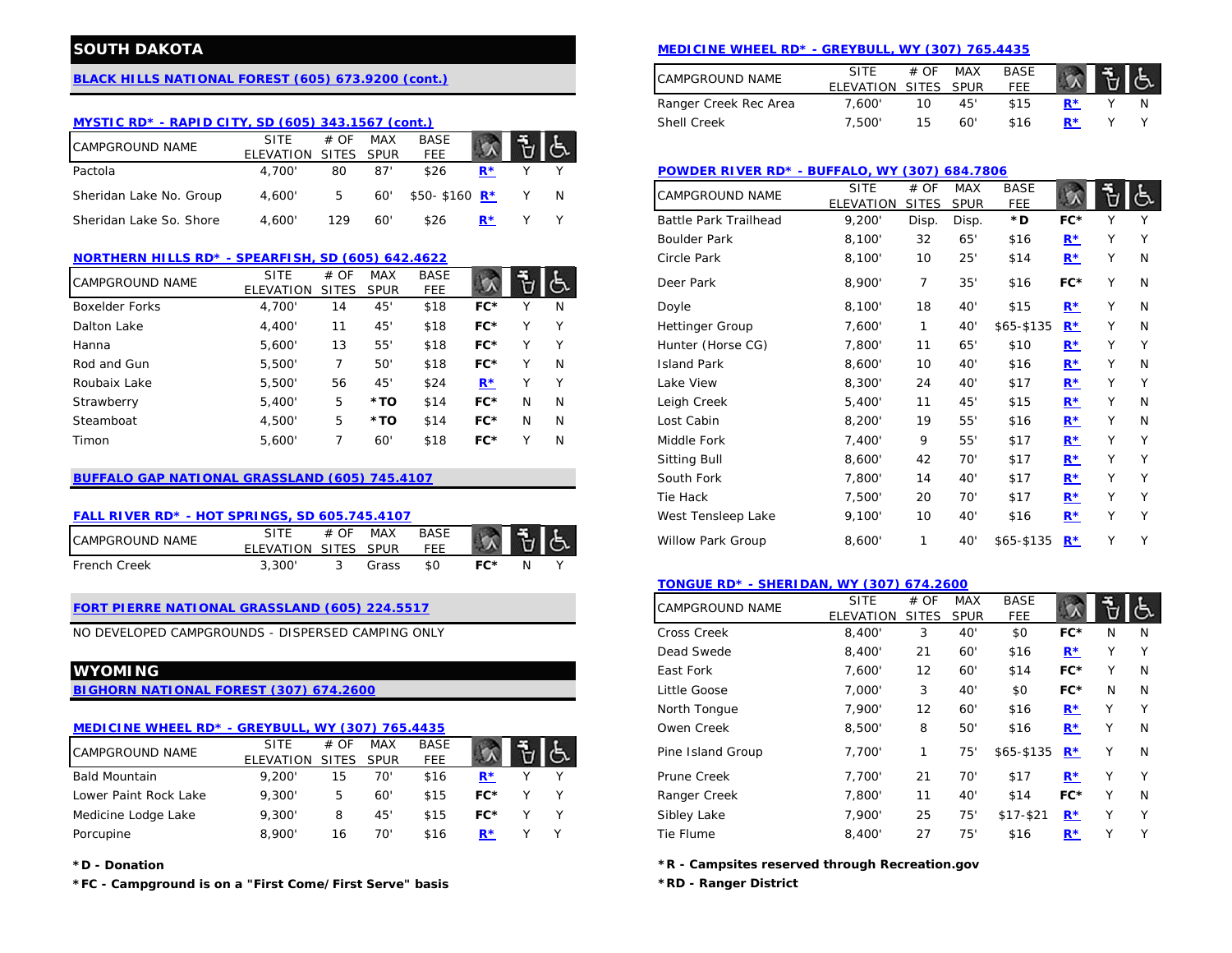# **[BLACK HILLS NATIONAL FOREST \(605\) 673.9200](http://www.fs.usda.gov/blackhills)**

## **[BEARLODGE RD\\* - SUNDANCE, WY \(307\) 283.1361](http://www.fs.usda.gov/detail/blackhills/about-forest/districts/?cid=STELPRDB5110172)** N

| <b>CAMPGROUND NAME</b> | <b>SITE</b> | #OF        | <b>MAX</b> | <b>BASE</b> |       |  |
|------------------------|-------------|------------|------------|-------------|-------|--|
|                        | FI FVATION  | SITES SPUR |            | <b>FEE</b>  |       |  |
| Bearlodge              | 4.700       |            | 25'        | \$14        | FC*   |  |
| Cook Lake              | 4.700'      | 34         | 45'        | \$26        | $R^*$ |  |
| Reuter                 | 5,440'      | 24         | 30'        | \$14        | $R^*$ |  |
| Sundance - Horse CG    | 4.800'      | 10         | 50'        | \$14        | $R^*$ |  |

### **[MEDICINE BOW NATIONAL FOREST \(307\) 745.2300](http://www.fs.usda.gov/mbr)**

#### **[BRUSH CREEK/HAYDEN RD\\* - SARATOGA, WY \(307\) 326.5258](http://www.fs.usda.gov/detail/mbr/about-forest/districts/?cid=fswdev3_008655)**

| <b>CAMPGROUND NAME</b> | <b>SITE</b>      | # OF         | <b>MAX</b>  | <b>BASE</b> |       | 립            | Iج ا | FC*<br>19<br>32'<br>\$10<br>Tie City<br>8,600'<br>N<br>N                                                                                         |
|------------------------|------------------|--------------|-------------|-------------|-------|--------------|------|--------------------------------------------------------------------------------------------------------------------------------------------------|
|                        | <b>ELEVATION</b> | <b>SITES</b> | <b>SPUR</b> | FEE         |       |              |      |                                                                                                                                                  |
| <b>Battle Creek</b>    | 7,800'           | 4            | 16'         | \$0         | $FC*$ | N            | N    | 32'<br>\$10<br>$FC*$<br>Vedauwoo<br>28<br>8,200'<br>v<br>N                                                                                       |
| <b>Bottle Creek</b>    | 8,700'           | 12           | 45'         | \$10        | $FC*$ |              | N    | Yellow Pine<br>32'<br>FC*<br>19<br>\$10<br>N<br>8,400'<br>N                                                                                      |
| <b>Bow River</b>       | 8,600'           | 13           | 32'         | \$10        | $FC*$ |              | N    |                                                                                                                                                  |
| Deep Creek             | 10,200'          | 12           | 22'         | \$10        | $FC*$ |              | N    |                                                                                                                                                  |
| French Creek           | 8,000'           | 11           | 32'         | \$10        | $FC*$ | $\checkmark$ | N    |                                                                                                                                                  |
| Hog Park               | 8,400'           | 50           | 90'         | \$10        | $R^*$ |              | N    | <b>THUNDER BASIN NATIONAL GRASSLAND (307) 358.4690</b>                                                                                           |
| Jack Creek             | 8,500'           | 16           | 22'         | \$10        | $FC*$ |              | N    | NO DEVELOPED CAMPGROUNDS - DISPERSED CAMPING ONLY                                                                                                |
| Lincoln Park           | 8,000'           | 11           | 32'         | \$10        | $FC*$ | $\vee$       | Υ    |                                                                                                                                                  |
| Lost Creek             | 8,800'           | 13           | 22'         | \$10        | $FC*$ |              | N    | SHOSHONE NATIONAL FOREST (307) 527.6241                                                                                                          |
| Ryan Park              | 8,000'           | 48           | 32'         | \$10        | $R^*$ | Υ            | Υ    |                                                                                                                                                  |
| Ryan Park Group        | 8,000'           | $\mathbf{1}$ | 32'         | \$80        | $R^*$ | v            | Υ    | <b>CLARKS FORK RD* - CODY, WY (307) 527.6921</b>                                                                                                 |
| Silver Lake            | 10,400           | 17           | 32'         | \$10        | $FC*$ | $\vee$       | N    | <b>BASE</b><br># OF<br><b>MAX</b><br>්<br><b>SITE</b><br><b>CAMPGROUND NAME</b><br><b>FEE</b><br><b>SPUR</b><br><b>ELEVATION</b><br><b>SITES</b> |
| Six Mile Gap           | 8,000'           | 9            | 32'         | \$10        | $FC*$ | $\checkmark$ | N    | 32'<br>\$15<br>FC*<br>9,000'<br>20<br>Beartooth Lake                                                                                             |
| South Brush Creek      | 7,900'           | 20           | 32'         | \$10        | $FC*$ |              | N    | 28'<br>FC*<br>Crazy Creek<br>6,900'<br>16<br>\$10<br>N                                                                                           |

## **[DOUGLAS RD\\* - DOUGLAS, WY \(307\) 358.4690](http://www.fs.usda.gov/detail/mbr/about-forest/districts/?cid=fswdev3_008657)**

| <b>CAMPGROUND NAME</b> | <b>SITE</b>     | # OF | <b>MAX</b>  | <b>BASE</b> |     |     | <b>Hunter Peak</b>                     | 6,550' |    | 32' | \$15 | R*  |   |  |
|------------------------|-----------------|------|-------------|-------------|-----|-----|----------------------------------------|--------|----|-----|------|-----|---|--|
|                        | ELEVATION SITES |      | <b>SPUR</b> | <b>FEE</b>  |     | IIは |                                        |        |    |     |      |     |   |  |
| Campbell Creek         | .965'           |      | 22"         | \$10        | FC* |     | Island Lake                            | 9.600  | 28 | 32' | \$15 | FC* |   |  |
| Curtis Gulch           | 6.718'          |      | 22'         | \$10        | FC* |     | Lake Creek                             | 6.400' | 6  | 22' | \$10 | FC* | N |  |
| Esterbrook             | 6,248'          |      | 22'         | \$10        | FC* |     |                                        |        |    |     |      |     |   |  |
| <b>Friend Park</b>     | , 572'          |      | 22'         | \$10        | FC* |     | GREYBULL RD* - CODY, WY (307) 527.6921 |        |    |     |      |     |   |  |

### **[LARAMIE RD\\* - LARAMIE, WY \(307\) 745.2300](http://www.fs.usda.gov/detail/mbr/about-forest/districts/?cid=stelprdb5125288)**

| <b>CAMPGROUND NAME</b> | <b>SITE</b><br>ELEVATION SITES SPUR | # OF | MAX | BASE<br>FEE | $\begin{array}{c c c c c} \hline \times & \frac{\pi}{2} & \frac{\pi}{2} & \frac{\pi}{2} \end{array}$ |    |  |
|------------------------|-------------------------------------|------|-----|-------------|------------------------------------------------------------------------------------------------------|----|--|
| Brooklyn Lake          | 10.500'                             | 1 Q  | 45' | \$10        | FC*                                                                                                  | N. |  |

**\*FC - Campground is on a "First Come/First Serve" basis \*RD - Ranger District**

# **WYOMING [LARAMIE RD\\* - LARAMIE, WY \(307\) 745.2300 \(cont.\)](http://www.fs.usda.gov/detail/mbr/about-forest/districts/?cid=stelprdb5125288)**

|                     |       |   |   | CAMPGROUND NAME      | <b>SITE</b> | # OF         | MAX         | <b>BASE</b> |       |   |   |
|---------------------|-------|---|---|----------------------|-------------|--------------|-------------|-------------|-------|---|---|
|                     |       |   |   |                      | ELEVATION   | <b>SITES</b> | <b>SPUR</b> | <b>FEE</b>  |       |   |   |
|                     |       |   |   |                      |             |              |             |             |       |   |   |
|                     |       |   |   | Hidden Valley Group  | 8,600'      | 1            | 50'         | \$38-120    | $R*$  | N | N |
| <b>BASE</b>         |       |   |   | Lake Owen            | 9,000'      | 35           | 25'         | \$10        | FC*   | N | N |
| FEE                 |       |   |   | Libby Creek - Pine   | 8,600'      | 6            | 25'         | \$10        | FC*   | N | N |
| \$14                | FC*   | N | Υ | Libby Creek - Willow | 8,600'      | 16           | 45'         | \$10        | FC*   | N | N |
| \$26                | $R^*$ | Υ | Υ | Nash Fork            | 10,200'     | 27           | 30'         | \$10        | $FC*$ | N | N |
| \$14                | $R^*$ | Υ | Υ | North Fork           | 8,600'      | 60           | 45'         | \$10        | FC*   | N | N |
| \$14                | $R^*$ | Y | Υ | Pelton Creek         | 8,100'      | 15           | 30'         | \$10        | FC*   | N | N |
|                     |       |   |   | Pickaroon            | 7,800'      | 8            | 16'         | \$0         | FC*   | N | N |
|                     |       |   |   | Pike Pole            | 7,800'      | 6            | 16'         | \$0         | FC*   | N | N |
|                     |       |   |   | Rob Roy              | 9,500'      | 8            | 30'         | \$10        | FC*   | N | N |
| 326.5258            |       |   |   | Sugarloaf            | 10,700'     | 16           | 35'         | \$10        | FC*   | Y | N |
| <b>BASE</b><br>FEE. |       |   |   | Tie City             | 8,600'      | 19           | 32'         | \$10        | FC*   | N | N |
| \$0                 | FC*   | N | N | Vedauwoo             | 8,200'      | 28           | 32'         | \$10        | FC*   | Y | N |
| \$10                | FC*   | Y | N | <b>Yellow Pine</b>   | 8,400'      | 19           | 32'         | \$10        | FC*   | N | N |
|                     |       |   |   |                      |             |              |             |             |       |   |   |

# **[THUNDER BASIN NATIONAL GRASSLAND \(307\) 358.4690](http://www.fs.usda.gov/detail/mbr/about-forest/districts/?cid=fswdev3_008657)**

# **[SHOSHONE NATIONAL FOREST \(307\) 527.6241](http://www.fs.usda.gov/shoshone)**

#### Ryan Park Group 8,000' 1 32' \$80 **[R\\*](http://www.recreation.gov/camping/ryan-park/r/campgroundDetails.do?contractCode=NRSO&parkId=70023)** Y Y **[CLARKS FORK RD\\* - CODY, WY \(307\) 527.6921](http://www.fs.usda.gov/detail/shoshone/about-forest/districts/?cid=stelprdb5191025)**

| Silver Lake                              | 10,400                   | 17                   | $32^{\circ}$              | \$10                      | FC*   | N | <b>CAMPGROUND NAME</b> | <b>SITE</b><br>ELEVATION | # OF<br><b>SITES</b> | MAX<br><b>SPUR</b> | <b>BASE</b><br>FEE |       | $\ddot{\theta}$ | き   |
|------------------------------------------|--------------------------|----------------------|---------------------------|---------------------------|-------|---|------------------------|--------------------------|----------------------|--------------------|--------------------|-------|-----------------|-----|
| Six Mile Gap                             | 8,000                    | 9                    | $32^{\circ}$              | \$10                      | FC*   | N | Beartooth Lake         | 9.000                    | 20                   | 32'                | \$15               | FC*   |                 | N.  |
| South Brush Creek                        | 7,900'                   | 20                   | 32'                       | \$10                      | FC*   | N | Crazy Creek            | 6,900'                   | 16                   | 28'                | \$10               | $FC*$ | N               | - N |
|                                          |                          |                      |                           |                           |       |   | Dead Indian            | 6.000'                   | 10                   | 32'                | \$10               | $FC*$ | N               | - N |
| DOUGLAS RD* - DOUGLAS, WY (307) 358.4690 |                          |                      |                           |                           |       |   | Fox Creek              | 7.100'                   | 34                   | 50'                | \$20               | $FC*$ |                 | N.  |
| CAMPGROUND NAME                          | <b>SITE</b><br>ELEVATION | # OF<br><b>SITES</b> | <b>MAX</b><br><b>SPUR</b> | <b>BASE</b><br><b>FEE</b> |       |   | <b>Hunter Peak</b>     | 6,550'                   | 9                    | 32                 | \$15               | $R^*$ |                 | N.  |
| Campbell Creek                           | 7.965'                   | 6                    | 22'                       | \$10                      | FC*   | N | Island Lake            | 9,600                    | 28                   | 32                 | \$15               | $FC*$ |                 | N   |
| Curtis Gulch                             | 6.718'                   | 6                    | 22'                       | \$10                      | $FC*$ | N | Lake Creek             | 6,400'                   | O                    | 22'                | \$10               | $FC*$ |                 | - N |

### Friend Park 7,572' 11 22' \$10 **FC\*** Y N **[GREYBULL RD\\* - CODY, WY \(307\) 527.6921](http://www.fs.usda.gov/detail/shoshone/about-forest/districts/?cid=stelprdb5191027)**

|                    |          | <b>CAMPGROUND NAME</b> | <b>SITE</b><br><b>ELEVATION</b> | # OF<br>SITES SPUR | <b>MAX</b> | <b>BASE</b><br>FEE |       |   |   |
|--------------------|----------|------------------------|---------------------------------|--------------------|------------|--------------------|-------|---|---|
|                    |          | Brown Mountain         | 7.600'                          |                    | 16'        | \$0                | FC*   |   |   |
| <b>BASE</b><br>FEE |          | Jack Creek             | 7.600'                          |                    | 22'        | \$0                | $FC*$ | N |   |
| \$10               | FC*<br>N | Wood River             | 7.300'                          | b                  | 16'        | \$0                | FC*   |   | N |

**\*D - Donation \*R - Campsites reserved through Recreation.gov**